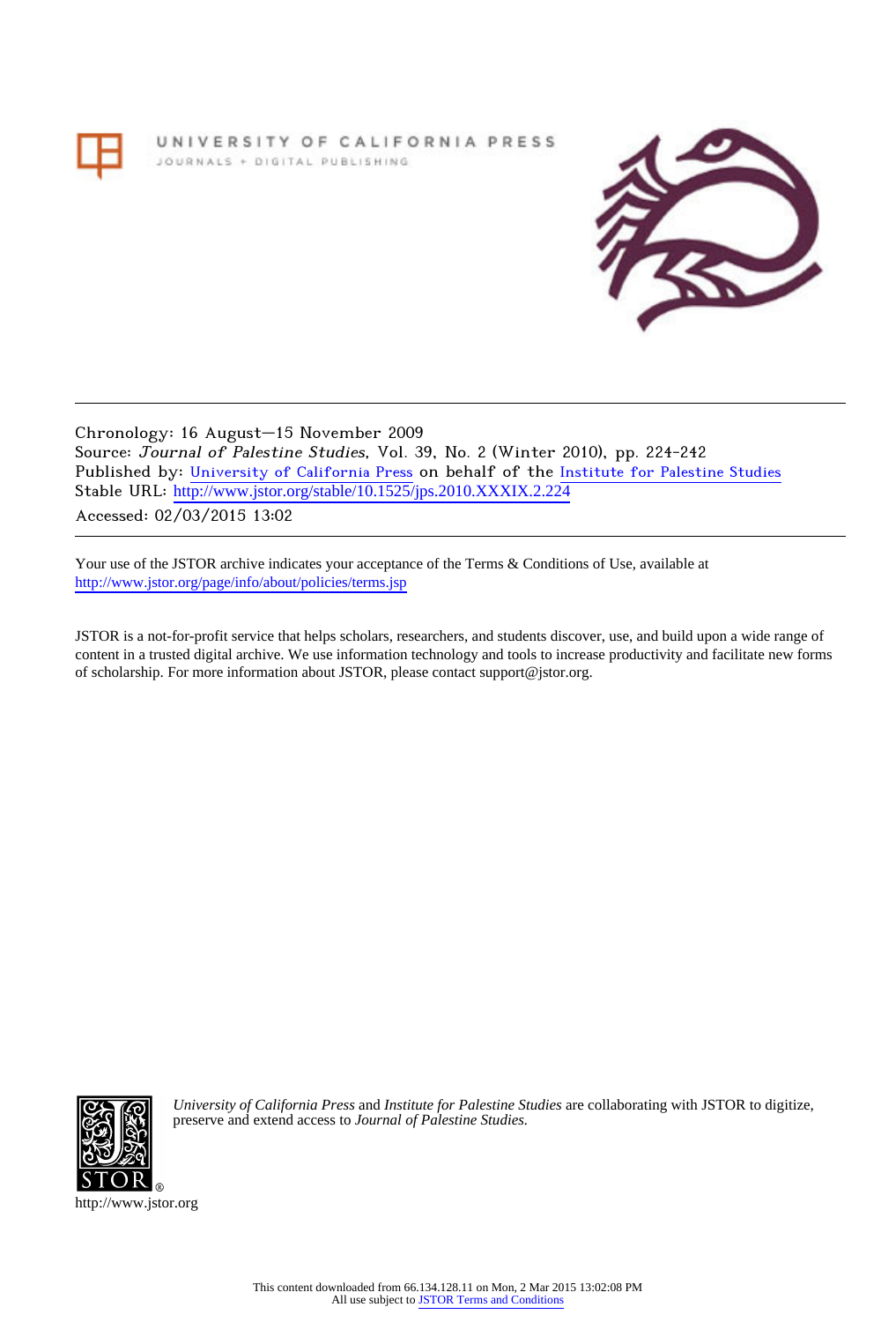# **Chronology**

## 16 August–15 November 2009

Compiled by Sasha Heroy

*This section is part 104 of a chronology begun in* **JPS** *13, no. 3 (Spring 1984). Chronology dates reflect Eastern Standard Time (EST). For a more comprehensive overview of events related to the al-Aqsa intifada and of regional and international developments related to the peace process, see the Quarterly Update on Conflict and Diplomacy in this issue.*

## **16 AUGUST**

In the West Bank, the **Israel Defense Forces (IDF)** conduct late-night raids, house searches nr. Ramallah, in and around Jenin town and refugee camp (r.c.), and nr. Qalqilya, arresting 4 Palestinians. (PCHR 8/20)

**Jewish settlers** evict a Palestinian fr. his home in Silwan in East Jerusalem, claiming to have legal documents proving their ownership of it. (PCHR 8/20)

**Israeli border police** shoot, wound an **Egyptian border policeman** approaching the Sinai border fence nr. Elat when he refuses to identify himself and instead cocks his weapon, according to a joint investigation undertaken by the IDF Southern Command and Egyptian forces. (JPI 8/27, JR 9/14)

## **17 AUGUST**

In Gaza, **Israeli naval vessels** confiscate a Palestinian fishing boat off the Rafah coast, temporarily detaining 2 Palestinian fishermen (releasing them on 8/18). (OCHA 8/19; PCHR 8/20)

In the West Bank, the **IDF** conducts late-night raids, house searches nr. Salfit and Jenin, in and around Hebron, and in Ramallah, arresting 13 Palestinians (including 3 teenagers); raids the Tulkarm home of a Palestinian woman recently released fr. Israeli jail, confiscating a mobile phone and photos. (PCHR 8/20)

At least **30 Jewish settlers** attack mbrs. of the Hanun and al-Ghawi families, who were evicted fr. their homes in the Shaykh Jarrah neighborhood of East Jerusalem on 8/2 (see Quarterly Update in *JPS* 153), injuring 2 Palestinian girls and 1 international activist; Israeli security forces intervene, arresting several Palestinians and settlers, releasing all of them within a day. In Jerusalem's Old City, **Israeli police** change the lock on the al-Nazir Gate of the al-Aqsa Mosque, normally controlled by Waqf authorities. The police later claim to have replaced the locks by mistake, and Waqf officials restore the original lock. In a training exercise lasting 1 hr., Israeli security forces practice scaling the fences surrounding the al-Aqsa Mosque using ladders. (OCHR 8/19; PCHR 8/20)

## **18 AUGUST**

In the West Bank, the **IDF** detains 3 shop owners and demolishes their auto repair shops in Qalqilya, destroying equipment within and causing substantial losses. (PCHR 8/20)

The **Israeli government** denies reports that it has officially approved a construction freeze to last until 2010 but confirms that **PM Benjamin Netanyahu**, **DM Ehud Barak,** and **Housing and Construction M Ariel Atias** have made a decision to suspend soliciting of new bids for settlement construction in the West Bank. (JP 8/18; WP, WT 8/19; WJW 8/20; WT 8/21)

A **Fatah al-Islam (FI) mbr.** jailed in Lebanon for his participation in clashes between FI and the Lebanese army in 'Ayn

**Sasha Heroy** has an MA from Harvard University's Center for Middle Eastern Studies and works for the *New York Times.*

*Journal of Palestine Studies* Vol. XXXIX, No. 2 (Winter 2010), pp. 224–242, ISSN: 0377-919X; electronic ISSN: 1533-8614. © 2010 by the Institute for Palestine Studies. All rights reserved. Please direct all requests for permission

to photocopy or reproduce article content through the University of California Press's Rights and Permissions website, at http://www.ucpressjournals.com/reprintInfo.asp. DOI: jps.2010.XXXIX.2.224.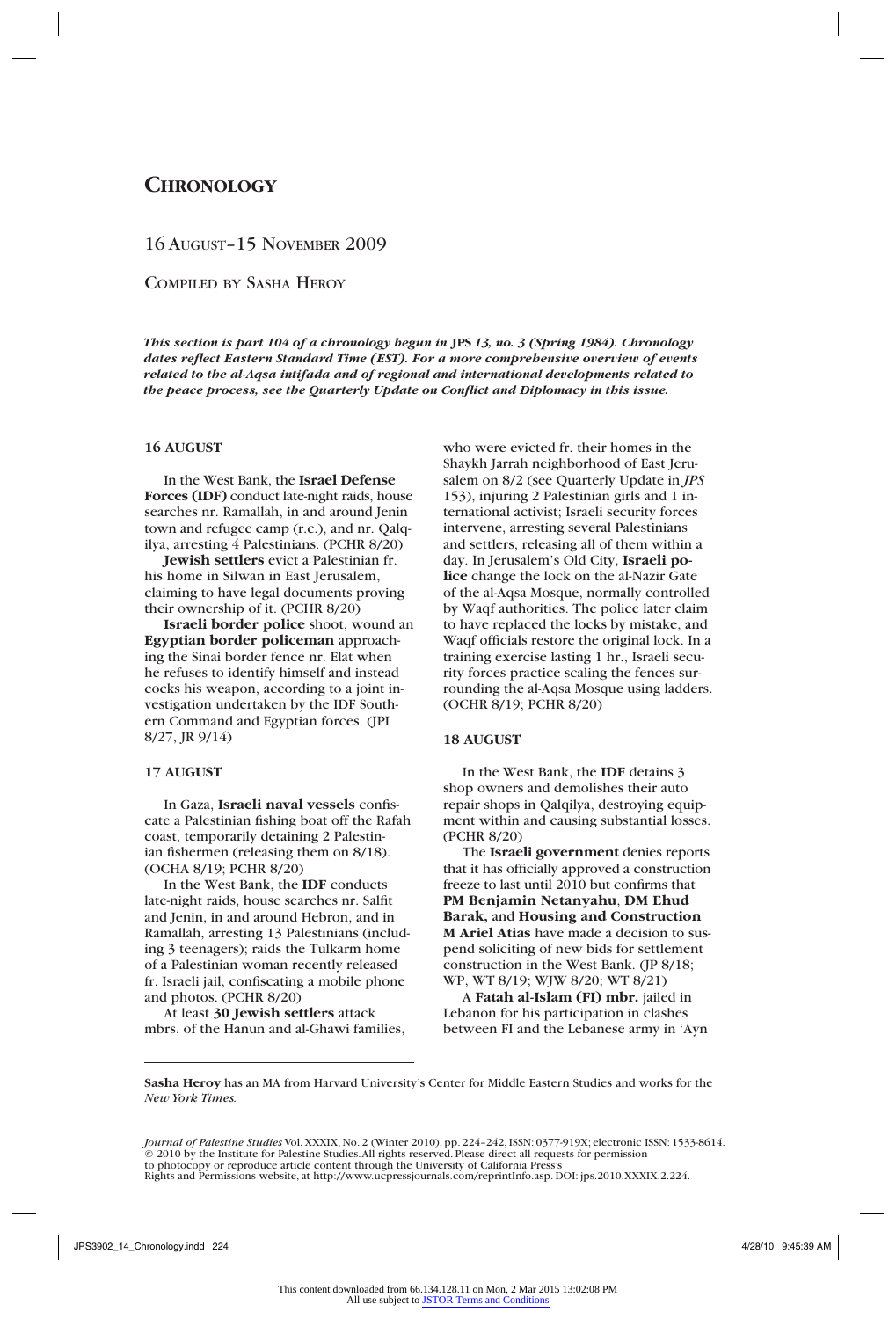al-Hilwa r.c. in 2007 (see Quarterly Updates in *JPS* 145, 146) escapes fr. a highsecurity prison with the help of 8 other would-be escapees. (NYT 8/19)

## **19 AUGUST**

In the West Bank, the **IDF** bars Palestinians fr. al-Ibrahimi Mosque/Tomb of the Patriarchs (site of the 1994 massacre committed by Baruch Goldstein) in Hebron to allow Jewish settlers to celebrate a religious event; conducts late-night raids, house searches in Hebron and Balata r.c. nr. Nablus, arresting 3 Palestinians; raids the home of, arrests Muhammad Ibrahim Abu Rahma, the deputy mayor of Bil'in, and a mbr. of the Public Committee Against the Wall (he is released on 8/23). (OCHA 8/25; PCHR 8/27)

**Lebanese commandos** recapture the **FI mbr.** who escaped fr. prison on 8/18. (NYT 8/20)

## **20 AUGUST**

In the West Bank, the **IDF** sets up additional checkpoints and searches Palestinian vehicles in n. Hebron; raids nearby shops, questions shop owners but makes no arrests. **Jewish settlers** fr. Avraham Avino in Hebron uproot Palestinian carob and pine trees fr. the gardens opposite the al-Ibrahimi Mosque/Tomb of the Patriarchs; the IDF observes but does not intervene. (OCHA 8/25; PCHR 8/27)

## **21 AUGUST**

The **IDF** makes a brief incursion into s. Gaza to level land and clear lines of sight e. of Abasan, Khuza, and al-Fukhari villages. (PCHR 8/27)

In the West Bank, the **IDF** fires rubbercoated steel bullets, sound bombs, tear gas, skunk (a foul-smelling liquid) at Palestinians and international activists taking part in a nonviolent demonstration against the **separation wall** in Ni'lin (10s suffer fr. tear gas inhalation); fires rubber-coated steel bullets, sound bombs, tear gas and violently beats a number of Palestinian and international activists taking part in a nonviolent demonstration against the **separation wall** in al-Ma'sara (injuring 2, including 1 teenager); fires rubber-coated bullets,

sound bombs, tear gas at Palestinian activists, some of whom throw stones at IDF troops, taking part in a demonstration against the **separation wall** in Bil'in (10s suffer fr. tear gas inhalation); implements additional security restrictions on the movements of Palestinians in the old city of Hebron, which prevents a number of them fr. entering the al-Ibrahimi Mosque/ Tomb of the Patriarchs for Friday prayers; conducts late-night raids, house searches in Surif village nr. Hebron, arresting 2 Palestinians. (OCHA 8/25; PCHR 8/27)

## **22 AUGUST**

For unknown reasons, **IDF** troops on the n. Gaza border shoot and wound a Palestinian teenager fr. Bayt Lahiya who is at least 900 meters fr. the border. (PCHR 8/27)

In the West Bank, the **IDF** detains dozens of farmers in and around Bayt Awa nr. Hebron and warns them of straying near the separation wall. (PCHR 8/27)

## **23 AUGUST**

For unknown reasons, **IDF** troops on the n. Gaza border nr. Bayt Hanun fire at Palestinian farmers and houses, wounding a farmer who is at least 1,800 m fr. the border. (OCHA 8/25; PCHR 8/27; OCHA Humanitarian Monitor 8/09)

**Israel** announces a general easing of restrictions on movement of West Bank Palestinians during Ramadan (which began on 8/22), though Palestinian access to East Jerusalem is restricted to men over 50 yrs. old, women over 45, and children under 12. In the West Bank, the **IDF** violently beats a Palestinian who allegedly threw rocks at a checkpoint in Hebron; conducts late-night raids, house searches in and around Jenin town and r.c., arresting 3 Palestinians. **Jewish settlers** fr. Avraham Avino throw stones, empty bottles, garbage at nearby Palestinian houses; the IDF observes but does not intervene. Muhammad Ibrahim Abu Rahma, the deputy mayor of Bil'in arrested by the IDF on 8/19, is released on bail under strict conditions, including that he agree not to participate in demonstrations, remain at least 6 km away fr. the **separation wall** every Friday, and make a 3-hr. visit to an Israeli police station every day. (PCHR 8/27, 9/3; OCHA Humanitarian Monitor 9/09)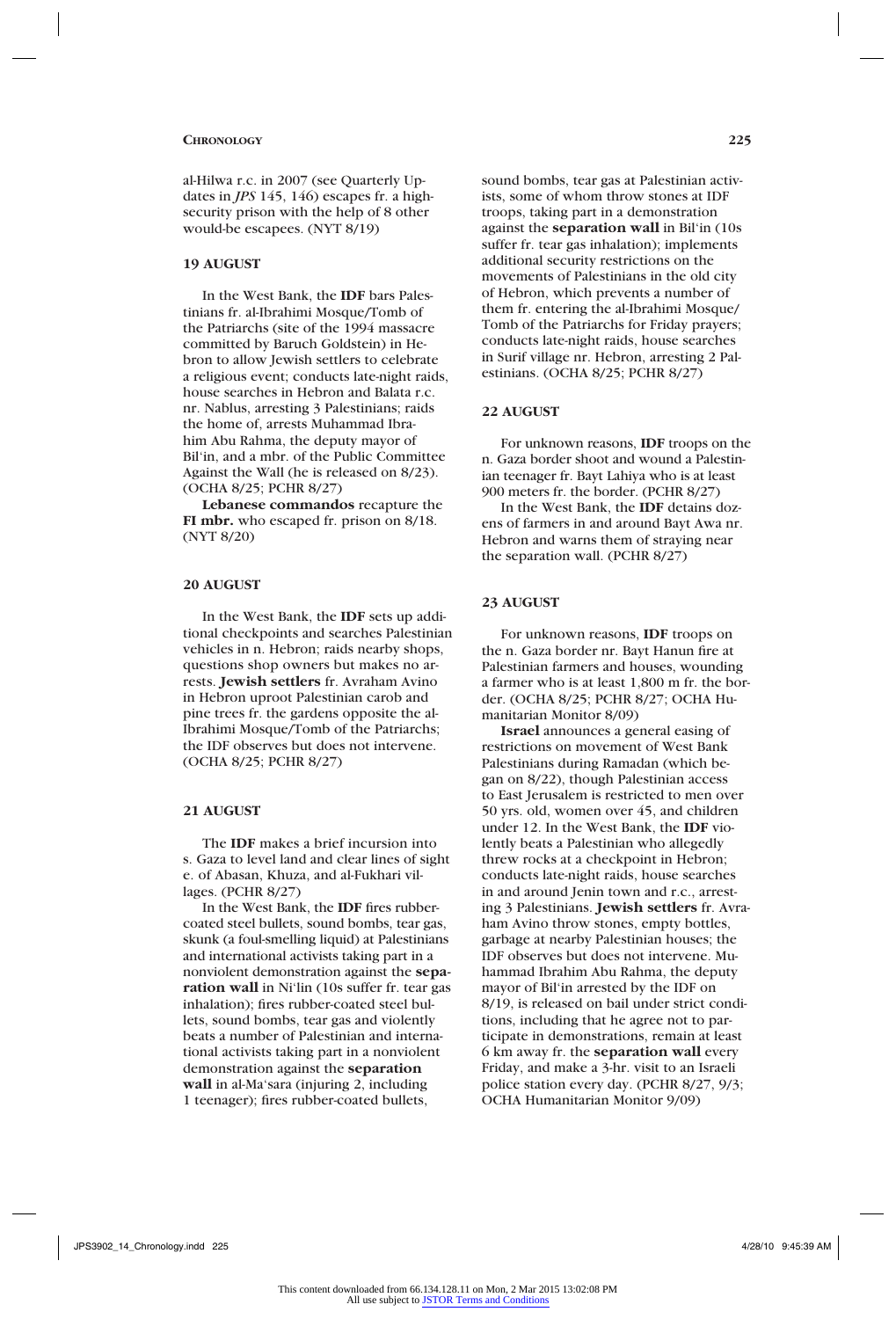## **24 AUGUST**

**IDF** troops on the n. Gaza border fire on a group of Palestinians nr. Bayt Lahiya in disputed circumstances, killing **1 Palestinian teenager**, injuring at least 1 other, and possibly arresting a 3d; the IDF claims the group was planting a roadside bomb along the border, whereas Palestinian sources claim they were civilians collecting scrap metal nr. the border fence. **Unidentified Palestinians** respond by firing 2 or 3 **rockets** into Israel, wounding an IDF soldier. (NYT, OCHA, WT 8/25; PCHR 8/27; OCHA Humanitarian Reports 8/09, 9/09; JPI 9/4)

In the West Bank, the **IDF** seals the entrance to Sa'ir village nr. Hebron for 3 hrs.; conducts late-night raids, house searches in Jenin town and r.c., in and around Hebron, nr. Ramallah, arresting 2 Palestinians and summoning several others for questioning. (PCHR 8/27)

## **25 AUGUST**

In retaliation for Palestinian rocket fire on 8/24, the **IDF** carries out an early morning air strike on smuggling tunnels on the Rafah border, collapsing a tunnel, killing **2 Palestinians** and injuring at least 6 others; 1 person is reported missing. (OCHA 8/25; NYT 8/26; PCHR 8/27; OCHA Humanitarian Report 8/09; JPI 9/4)

In the West Bank, the **IDF** storms the Bayt Jala offices of Bethlehem 2000 Radio, confiscating \$150,000 worth of equipment; conducts raids, house searches nr. Ramallah, and Jericho, in Hebron and al- 'Arub r.c. nr. Hebron, arresting 5 Palestinians (including 2 teenagers); patrols and opens fire in Qabatya village nr. Jenin, causing no reported injuries. (PCHR 8/27)

**Palestinian Authority (PA) PM Salam Fayyad** publicizes a 65-page plan to unilaterally build a de facto Palestinian state comprising both the West Bank and Gaza by 2011. (NYT, WP, WT 8/26; WJW 8/27; JPI 9/4) (See Doc. B4 in *JPS* 153 and Quarterly Update for details)

To mark **captured IDF soldier Cpl. Gilad Shalit**'s upcoming 23d birthday on 8/28, **100s of Israeli activists** demonstrate outside Israeli security prisons where Palestinians are detained to prevent prisoners' families fr. visiting them; **Israeli police** arrest 4 demonstrators. Israel consequently suspends family visits for West Bank prisoners in the Hadarim and Shikma

prisons allegedly to reduce the likelihood of clashes. (OCHA 8/25; JPI 9/4)

## **26 AUGUST**

The **IDF** shoots, seriously wounds a Palestinian at a checkpoint in Hebron after he allegedly attempts to attack a soldier with a knife; conducts late-night raids, house searches in Qalqilya and nr. Jenin, Bethlehem, Jericho, Hebron, Salfit, and Ramallah, arresting 15 Palestinians. Following a latenight explosion nr. the Bayt Ijza gate into Jerusalem, **Israeli border police** close all 3 gates in the **separation wall** controlling access to Palestinian agricultural land in the Jerusalem governorate, preventing Palestinian farmers fr. reaching their grape crops. (PCHR 8/27; OCHA Humanitarian Monitor 8/09; OCHA, PCHR 9/3)

On the sidelines of meetings with **British PM Gordon Brown** in London, **Netanyahu** meets with **U.S. special envoy George Mitchell** to discuss peace issues; the two report having "made good progress" (no elaboration) and say they will meet again in the coming weeks. (*Christian Science Monitor*, NYT, WJW, WP 8/27)

#### **27 AUGUST**

**Israeli naval vessels** fire on Palestinian fishing boats and swimmers approximately 700 m fr. the Gaza coast nr. Bayt Lahiya, killing 1 **Palestinian** and injuring 1 other. (OCHA, PCHR 9/3)

In the West Bank, the **IDF** erects an iron gate at the entrance of al-Naqura village nr. Nablus. **Israeli security forces** announce that 3 gates in the **separation wall** nr. Jerusalem closed on 8/26 will remain so indefinitely. **Jewish settlers** in Hebron vandalize 3 Palestinian vehicles and throw stones, bottles at Palestinian homes in Tal Rumayda neighborhood. (OCHA, PCHR 9/3)

**Fmr. U.S. pres. Jimmy Carter** leads a group of international public figures associated with human rights advocacy to meet with local organizers of the weekly nonviolent protests against the **separation wall** held in Bil'in. (NYT 8/28)

### **28 AUGUST**

**Unidentified Palestinians** fire a **rocket** fr. Gaza into Israel, causing no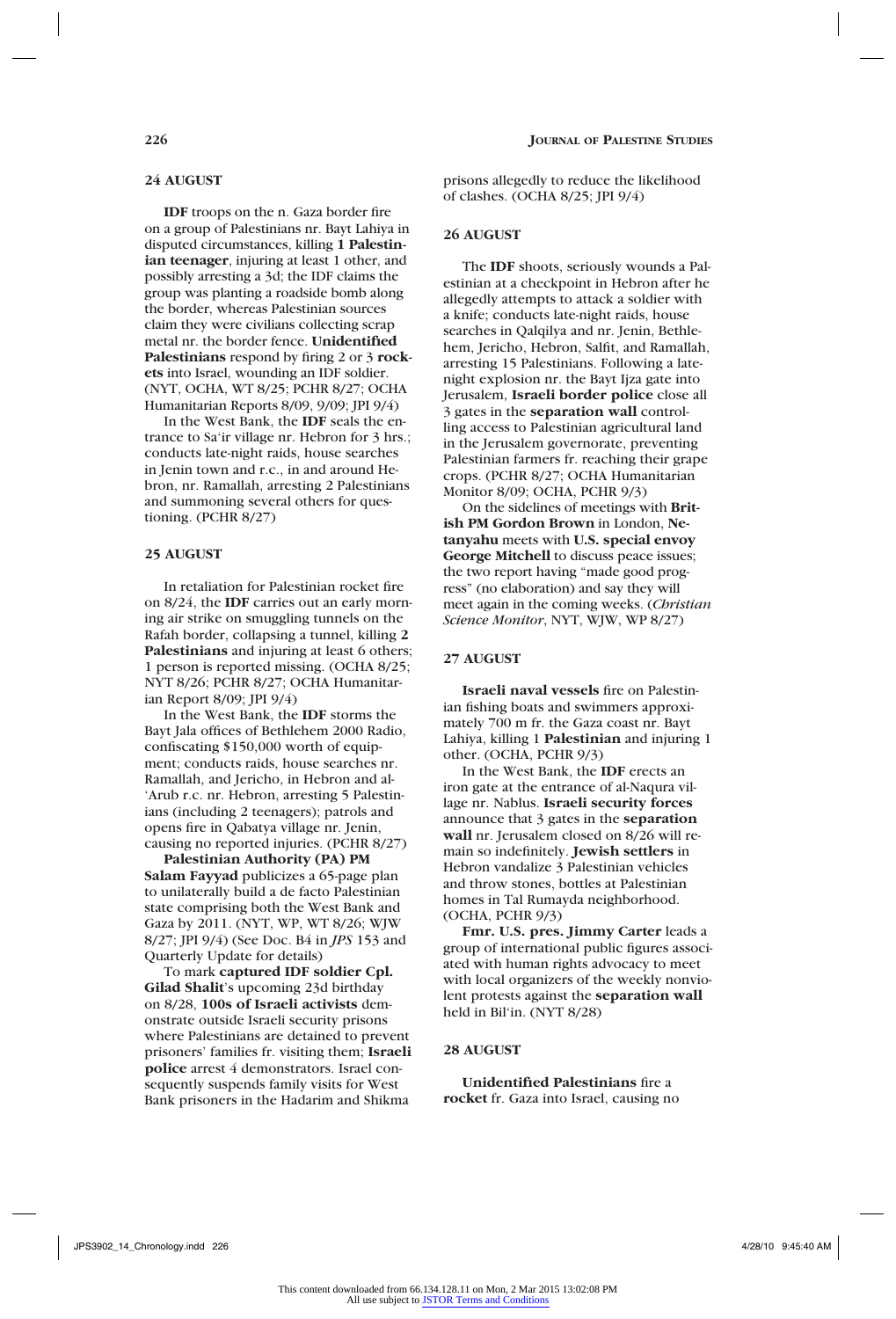damage or injuries. The body of a **Palestinian** initially reported missing after the IDF's 8/25 air strike on the Rafah border is recovered fr. a destroyed smuggling tunnel. (WJW, PCHR 9/3)

In the West Bank, the **IDF** fires rubbercoated steel bullets, sound bombs, tear gas at Palestinian and international activists taking part in a nonviolent demonstration against the **separation wall** in Ni'lin (10s suffer fr. tear gas inhalation) and at Palestinian activists, some of whom throw stones at IDF troops, demonstrating against the **separation wall** in Bil'in (injuring 1 Palestinian and exposing 10s of others to tear gas); closes the entrance to al-Ma'sara, fires sound bombs and tear gas at Palestinian and international activists taking part in a nonviolent demonstration against the **separation wall** there, beating a number of them (injuring 2, including a 9-yr.-old child); conducts late-night raids, house searches in Nablus and nearby 'Ayn Bayt al-Ma' r.c., nr. Ramallah, arresting 6 Palestinians (including 1 woman). In Hebron, 3 **Jewish settlers** fr. Ramat Yishai beat a 12-yr.-old Palestinian child; the **IDF** observes but does not intervene. (PCHR 9/3)

On the 1st Friday of Ramadan, the **IDF** enforces age restrictions announced on 8/23 limiting Palestinian access to Jerusalem for prayers; an estimated 60,000 Palestinians enter the city. (OCHA, PCHR 9/3; OCHA Humanitarian Monitor 9/09)

## **29 AUGUST**

In retaliation for rocket fire on 8/28, the **IDF** carries out an air strike, destroying a building belonging to the Palestinian Energy Authority in Gaza City that the IDF alleges concealed the entrance to a smuggling tunnel used by militants to infiltrate Israel; no casualties are reported. (WT 8/30; PCHR 9/3; WJW 9/3)

In the West Bank, **Jewish settlers** fr. Ramat Yishai throw stones, empty bottles at Palestinian homes in the Tal Rumayda neighborhood of Hebron. (PCHR 9/3)

## **30 AUGUST**

**Unidentified Palestinians** fire at least 2 **mortars** into Israel, causing no reported injuries or damage. **Egyptian police** discover 1,540 pounds of TNT in an underground stash nr. the Gaza border. **Hamas**

leaders in Gaza object to **UNRWA** plans to include lessons about the Holocaust in schools it administers. (NYT, WT 9/1; WP, WT 9/2; WJW 9/3)

In the West Bank, the **IDF** makes latenight raids, house searches in Jenin town and r.c. and nr. Hebron and Jericho, arresting 9 Palestinians (nearly all teenagers). (PCHR 9/3)

## **31 AUGUST**

**Israeli naval vessels** fire on Palestinian fishing boats off the Bayt Lahiya coast, lightly injuring the occupants of a boat that catches fire. **Unidentified Palestinians** fire 2 **rockets or mortars** into Israel, causing no reported injuries or damage. (PCHR 9/3; WJW 9/3)

In the West Bank, **IDF** troops fire on Palestinian youths who allegedly threw a Molotov cocktail at their observation tower nr. Beit El settlement n. of Ramallah, killing **1 teenager** with 3 gunshots to the chest and arresting 4 others; fire sound bombs and tear gas to disperse Palestinians and medical workers who approach the area, injuring a paramedic and an UNRWA worker. The **IDF** also conducts late-night raids, house searches nr. Ramallah, Nablus, Qalqilya, in and around Hebron, arresting 6 Palestinians (including 1 teenager). (OCHA Humanitarian Monitor 8/09; OCHA, PCHR 9/3)

**Israel** announces that it has arrested (on 8/10, not previously reported) and indicted **23-yr.-old Israeli Palestinian Rawi Fuad Sultani** for taking part in a **Hizballah**-orchestrated plot to assassinate **IDF Chief of Staff Lt. Gen. Gabi Ashkenazi**. Israel alleges that Sultani, who worked out at the same gym as Ashkenazi, was recruited by Hizballah to monitor Ashkenazi's movements and routine. (WJW 9/3; JPI 9/10; NYT 9/12; JR 9/29)

## **1 SEPTEMBER**

In Gaza, **2 mbrs. of Hamas's military wing**, the **Izzeddin al-Qassam Brigades (IQB),** are killed in a mysterious explosion e. of Jabaliya; Hamas accuses the IDF of targeting the men with artillery fire, but Israel denies involvement, and a medical worker at the scene reports no evidence of shelling in the area. **Egyptian police** discover approximately 2 tons of TNT underground nr. Sarsuria in the Sinai that they believe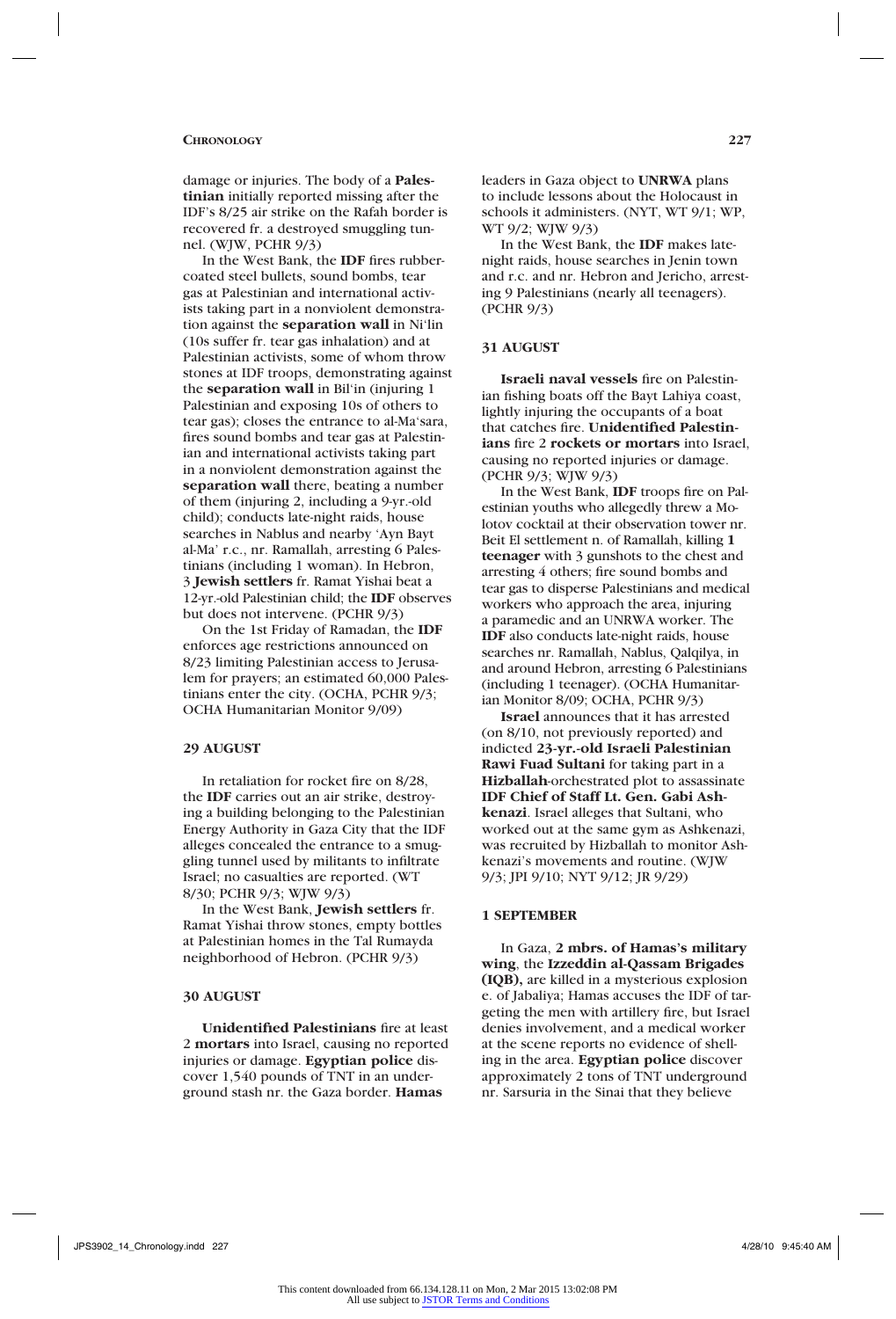was intended for militants in Gaza (cf. 8/30). (WP 9/2; OCHA, PCHR 9/3)

In the West Bank, the **IDF** conducts raids, house searches nr. Jenin and Hebron, arresting 3 Palestinians. (PCHR 9/3)

In East Jerusalem, **ultra-Orthodox Israeli Jews** protesting a parking lot that operates on the Sabbath attack a Palestinian cab driver passing by, heavily damaging his taxi and lightly injuring him. (OCHA 9/11)

## **2 SEPTEMBER**

**IDF** troops on the n. Gaza border exchange fire with unidentified Palestinians n. of Bayt Hanun, leaving 1 Palestinian gunman and 1 Palestinian bystander wounded. (PCHR 9/3)

In the West Bank, the **IDF** dismantles part of the infrastructure at Ma'ale Ephraim checkpoint controlling access to the Jordan Valley, stating that it will only periodically be staffed (a decision reversed later in the mo.); conducts late-night raids, house searches in and around Jenin, in Qalqilya, and nr. Jericho and Bethlehem, arresting 6 Palestinians (including 2 teenagers). (OCHA 9/3; PCHR 9/10; OCHA Humanitarian Monitor 9/09; OCHA 10/2)

In Jerusalem, **PA national economy M Basim Khoury** and **Israeli dep. PM Silvan Shalom** discuss economic cooperation, marking the 1st senior-level meeting between Israel and the PA since Netanyahu took office in 3/09. (WP 9/3)

## **3 SEPTEMBER**

The **IDF** makes a brief incursion into s. Gaza to level land along the border e. of Khan Yunis; makes another incursion further north, leveling land and destroying water tanks in the al-Shuja'iyya neighborhood of Gaza City to improve lines of sight, sparking a clash with armed Palestinians, leaving 1 of the Palestinians wounded. (PCHR 9/10)

In the West Bank, the **IDF** bulldozes 4 irrigation networks and crops nr. Hebron, beating Palestinian farmers who attempt to block them; conducts late-night raids, house searches nr. Nablus and in Tulkarm, arresting 3 Palestinians. A Palestinian child accidentally triggers IDF **unexploded ordnance (UXO)** in Ni'lin and is treated for burns. (PCHR 9/10; OCHA 9/11)

### **4 SEPTEMBER**

**IDF** troops on the n. Gaza border nr. Bayt Hanun fire on Palestinian farmers approaching their land some 600 m fr. the border fence, killing 1 **Palestinian teenager**. The IDF also makes a brief incursion into s. Gaza to level land in Khuza village nr. Khan Yunis. (PCHR 9/10; OCHA 9/11; OCHA Humanitarian Report 9/09)

In the West Bank, the **IDF** fires rubbercoated steel bullets, sound bombs, tear gas at Palestinian and international human rights activists taking part in a nonviolent demonstration against the **separation wall** in Ni'lin (injuring 3, including an Israeli and a Palestinian journalist) and at Palestinian activists, some of whom throw stones at IDF troops, taking part in a demonstration against the **separation wall** in Bil'in (injuring 2, including 1 teenager); conducts latenight raids, house searches in and around Tulkarm town and r.c., in al-Fara'a r.c. nr. Tubas, and nr. Jenin, Ramallah, and Hebron, making no arrests but summoning at least 1 Palestinian for questioning; patrols Qabatya but makes no arrests. (PCHR 9/10)

On the 2d Friday of Ramadan, the **IDF** continues to enforce age restrictions announced on 8/23 limiting Palestinian access to Jerusalem for prayers; an estimated 130,000 Palestinians enter the city, but as a result of intense crowding at Qalandia checkpoint, many other "qualified" Palestinians are prevented fr. entering and 19 people (primarily women and children) are injured in the crush of worshipers awaiting entry at IDF checkpoints around the city. (PCHR 9/10; OCHA 9/11; OCHA Humanitarian Report 9/09)

## **5 SEPTEMBER**

In the West Bank, the **IDF** conducts late-night raids on al-Shu'la building in Beitunia nr. Ramallah, the offices of the Bayt al-Taqwa Association in Bayt Fajjar nr. Bethlehem, and on a house in al-Ram nr. Jerusalem, where they summon 1 Palestinian for questioning. (PCHR 9/10)

## **6 SEPTEMBER**

**IDF** troops make a brief incursion into n. Gaza to arrest 5 Palestinians (all under the age of 18) grazing animals nr. the border fence. (PCHR 9/10)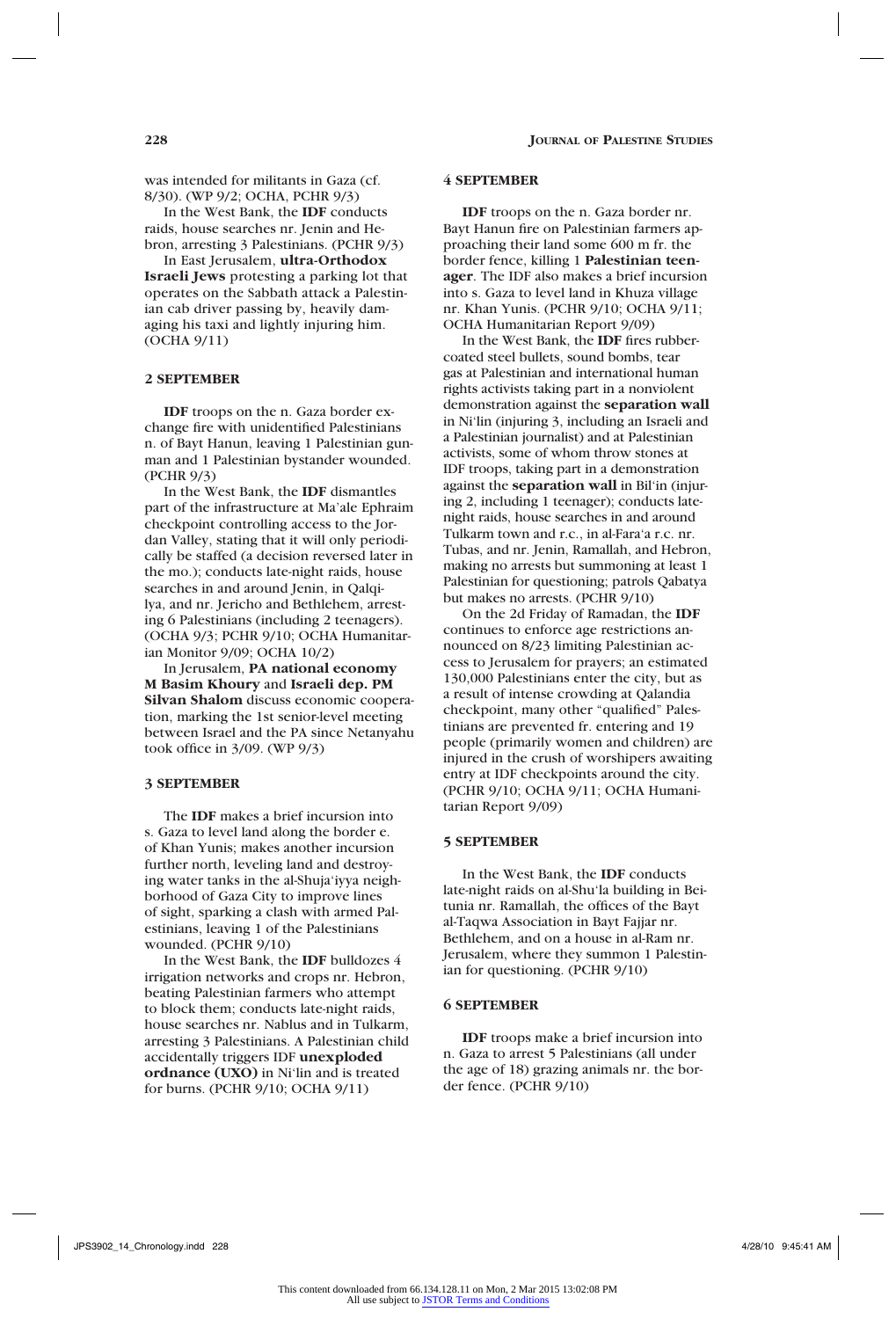In the West Bank, **IDF** troops halt a Palestinian car nr. Hebron full of laborers heading to their jobs in Israel; detain and beat the driver for more than 3 hrs. before **Israeli border police** intervene. The **IDF** also conducts late-night raids, house searches in Oalqilya, Nablus, and Balata r.c. nr. Nablus, making no arrests. **Jewish settlers** fr. Ramat Yishai beat 2 Palestinians (including 1 teenager), who are then detained when they attempt to inform IDF soldiers at a military checkpoint nearby. (PCHR 9/10)

In East Jerusalem, **Jewish settlers** beat a number of clergymen nr. the Armenian Monastery; when the clergymen complain to the police, 2 of them are arrested. (PCHR 9/10)

## **7 SEPTEMBER**

In the West Bank, the **IDF** conducts late-night raids, house searches nr. Hebron, Tulkarm, Jenin, and in al-Fara'a r.c. nr. Tubas and Jalazun r.c. n. of Ramallah, arresting 7 Palestinians. (PCHR 9/10)

**Israeli police** extend the closure (imposed on 7/07 and extended every six mos. thereafter) of the Nidal Center for Community Development in East Jerusalem. **Jewish settlers** celebrate the groundbreaking of a new East Jerusalem settlement called Mafsirit Adumim. (PCHR 9/10)

Israeli DM **Barak** authorizes construction of 455 additional housing units in West Bank settlements, most nr. the 1967 border. (NYT, WP 9/8; WT 9/9; PCHR, WJW 9/10; JR 9/29)

## **8 SEPTEMBER**

**IDF** troops make a brief incursion into n. Gaza and fire at Palestinian residential areas in Bayt Lahiya; no casualties are reported. (PCHR 9/10)

In the West Bank, the **IDF** conducts late-night raids, house searches nr. Jenin, Tulkarm, and Hebron, arresting 5 Palestinians; patrols in and opens fire on residential areas of Qabatya, causing no injuries and making no arrests; sets up flying checkpoints on roads leading to Jerusalem, halting and searching Palestinian vehicles. (PCHR 9/10)

#### **9 SEPTEMBER**

The **IDF** shoots and wounds a Palestinian who strays nr. the n. Gaza border nr.

Bayt Hanun; makes a brief incursion into Bayt Hanun, firing on residential and surrounding agricultural areas but causing no further injuries; makes an incursion into al-Maghazi r.c., leveling areas of land and firing indiscriminately but causing no injuries. (PCHR 9/10; OCHA, PCHR 9/17)

In the West Bank, the **IDF** dismantles an unauthorized settlement outpost nr. Hebron. In retaliation, **Jewish settlers** fr. Susia attack a group of Palestinians fr. a nearby village, injuring 15. The **IDF** also conducts late-night raids, house searches in al-Bireh, nr. Hebron, Ramallah, and Tulkarm, and in 'Aqabat Jabir r.c. nr. Jericho, arresting 9 Palestinians. (OCHA 9/11; OCHA, PCHR 9/17)

A **Palestinian** who fell ill at an **IDF** crossing on 9/4 while waiting to enter East Jerusalem for prayers on the 2d Friday of Ramadan dies of a heart attack; the **UN** cites IDF checkpoint restrictions and conditions as a factor contributing to his death. (OCHA 9/11)

#### **10 SEPTEMBER**

In the West Bank, the **IDF** seals Attara nr. Ramallah for 3 hrs. after troops discover a suspicious object during vehicle checks at the entrance to the village. The **IDF** conducts late-night raids, house searches nr. Qalqilya and Salfit and in Jenin town and r.c., but makes no arrests; a Palestinian whose house is raided reports money missing. The **IDF** also patrols and opens fire in Qabatya but makes no arrests and causes no injuries. **Jewish settlers** fr. Susia, escorted by the **IDF**, erect tents and set up electricity generators on an unauthorized settlement outpost site nr. Hebron that was dismantled by the IDF on 9/9. The **Israeli High Court**, ruling on a petition filed in 2003, orders the IDF to dismantle sections of the **separation wall** in Khirbat Jibara and Jayyus n. of Qalqilya, reinstating Palestinian access to 2,488 dunams (d.;  $4 d = 1$  acre) of land. (OCHA 9/11; OCHA, PCHR 9/17; OCHA Humanitarian Monitor 9/09)

In Silwan in East Jerusalem, a **Jewish settler** shoots, wounds 1 Palestinian, also hitting 1 Palestinian teenager with shrapnel; the settler is arrested by Israeli police. The al-Aqsa Association reports that the Israeli authorities are digging a new tunnel under Silwan. (NYT 9/12; OCHA , PCHR 9/17; OCHA Humanitarian Monitor 9/09)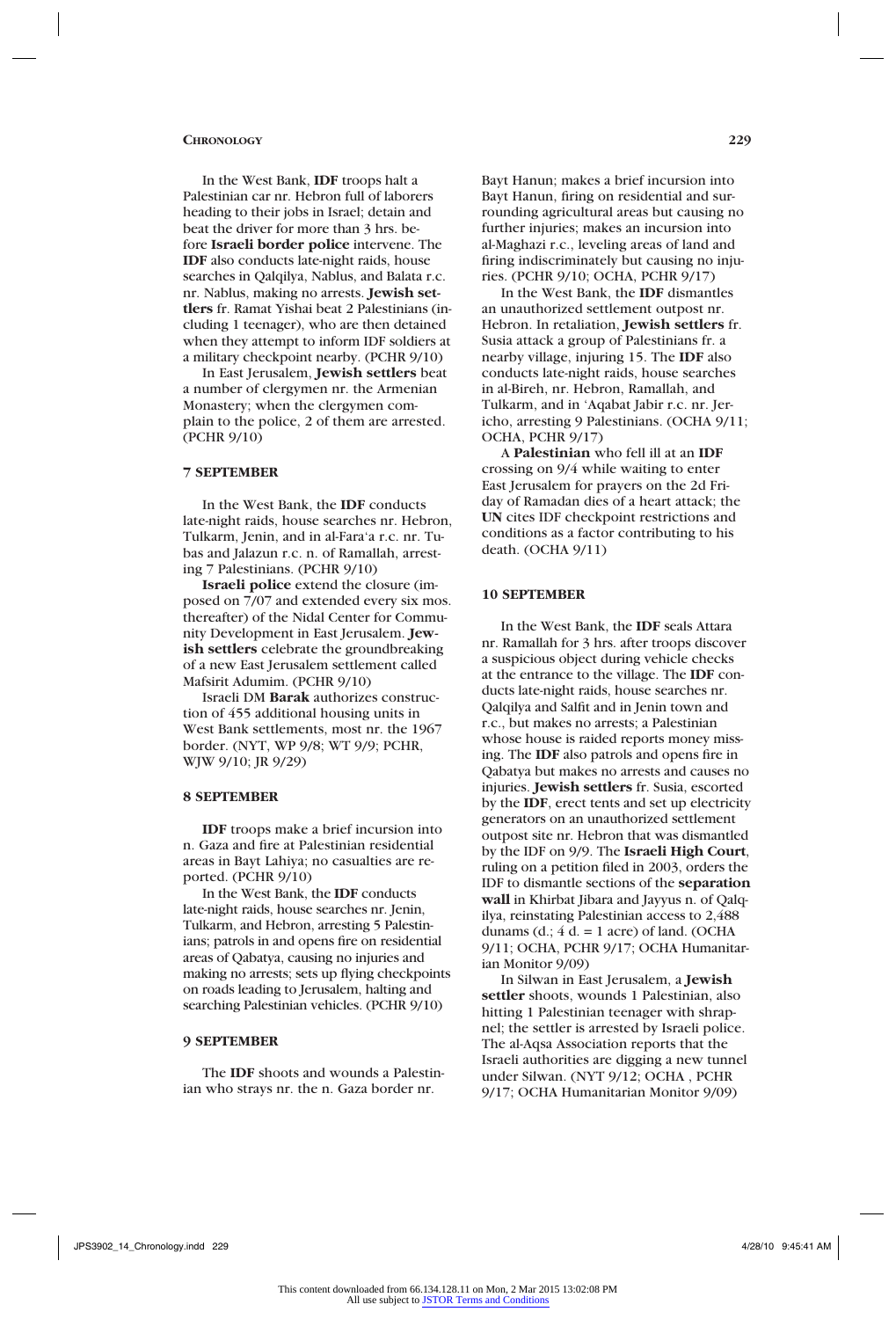## **11 SEPTEMBER**

The **IDF** makes an incursion into al-Bureij r.c. in central Gaza, detaining a Palestinian (who is released on 9/12). (PCHR 9/17)

In the West Bank, the **IDF** patrols Qalandia r.c. nr. Ramallah, firing rubbercoated steel bullets, sound bombs, tear gas at stone-throwing Palestinians who confront them, wounding 1 (possibly a bystander); fires rubber-coated steel bullets, sound bombs, tear gas at Palestinian and international activists taking part in a nonviolent demonstration against the **separation wall** in Ni'lin (10s suffer fr. tear gas inhalation) and at Palestinian activists, some of whom throw stones at IDF troops, taking part in a demonstration against the **separation wall** in Bil'in (injuring 2); conducts late-night raids, house searches nr. Nablus, Jenin, and Salfit, arresting 5 Palestinians. (PCHR 9/17)

On the 3rd Friday of Ramadan, the **IDF** continues to enforce age restrictions announced on 8/23 limiting Palestinian access to Jerusalem for prayers; an estimated 190,000 Palestinians enter the city, but as a result of intense crowding at Qalandia checkpoint, many other "qualified" Palestinians are prevented fr. entering, and 80 people (primarily women and children, and 20 of whom are hospitalized) are injured. (PCHR 9/17; OCHA Humanitarian Monitor 9/09)

**Unidentified assailants** fire 2 Katyusha rockets (the 1st in 6 mos.) fr. **Lebanon** into **Israel**, causing no reported damage or injuries. In retaliation, the **IDF** fires at least 14 missiles toward the port of Tyre and sends fighter jets across the border; no casualties are reported in either attack. (NYT, WP 9/12; JPI 9/24)

## **12 SEPTEMBER**

In the West Bank, the **IDF** conducts late-night raids, house searches in Jericho and Tulkarm town and r.c., making no arrests; patrols and opens fire in Qabatya but makes no arrests and causes no injuries. **Jewish settlers** block the main entrance to Ras Karkar nr. Ramallah, throw stones, empty bottles at Palestinians, and violently beat a Palestinian. (PCHR 9/17)

A **Palestinian** wounded by the **IDF** on 8/26 dies in an Israeli hospital. (OCHA, PCHR 9/17)

## **13 SEPTEMBER**

The **IDF** makes an incursion into c. Gaza and searches farmland nr. al-Bureij r.c., arresting 3 Palestinians. (PCHR 9/17)

In the West Bank, the **IDF** arrests a Palestinian nr. Pdu'el settlement; conducts latenight raids, house searches nr. Ramallah and Jenin, arresting 3 Palestinians (including a woman). More than 30 **Jewish settlers** fr. Yitzhar settlement set fire to a field in Far'ata village nr. Nablus. In a separate incident, **Jewish settlers** fr. Yitzhar shoot at 2 Palestinian shepherds nr. the settlement, wounding 1. (OCHA, PCHR 9/17)

## **14 SEPTEMBER**

In the West Bank, the **IDF** conducts late-night raids, house searches nr. Bethlehem, arresting 5 Palestinians. (PCHR 9/17)

## **15 SEPTEMBER**

In the West Bank, **IDF** undercover units raid a village in the Hebron hills, arrest wanted **IQB** Tulkarm head Muhammad Harwish and his aide Adnan Samara. The **IDF** conducts late-night raids, house searches nr. Ramallah, arresting 3 Palestinians. In Bil'in, the **IDF** raids the home of 'Abdallah Abu Rahma, the Bil'in Coordinator of the Public Committee against the Wall and Settlement, violently beating him and attacking a number of international activists. **Jewish settlers** fr. Yitzhar beat a Palestinian shepherd and shoot another Palestinian who attempts to phone Israeli authorities for help. (PCHR 9/17; JPI 9/24)

In East Jerusalem, the **IDF** conducts raids, house searches in Silwan, arresting 4 Palestinians (including 1 teenager). (PCHR 9/17)

U.S. special envoy **Mitchell** begins a 2-day trip to Israel and Ramallah to discuss settlement construction with **Netanyahu** and **PA pres. Mahmud Abbas**. (WP 9/16; WJW 9/17) (see Quarterly Update for details)

The **UN's Goldstone mission**, which investigated Israeli and Palestinian actions during **Operation Cast Lead (OCL)**, issues its advance report accusing both Israel and Hamas of extensive war crimes and possible crimes against humanity, giving them until 2/5/10 to respond. (NYT, WP 9/16) (see Quarterly Update for details)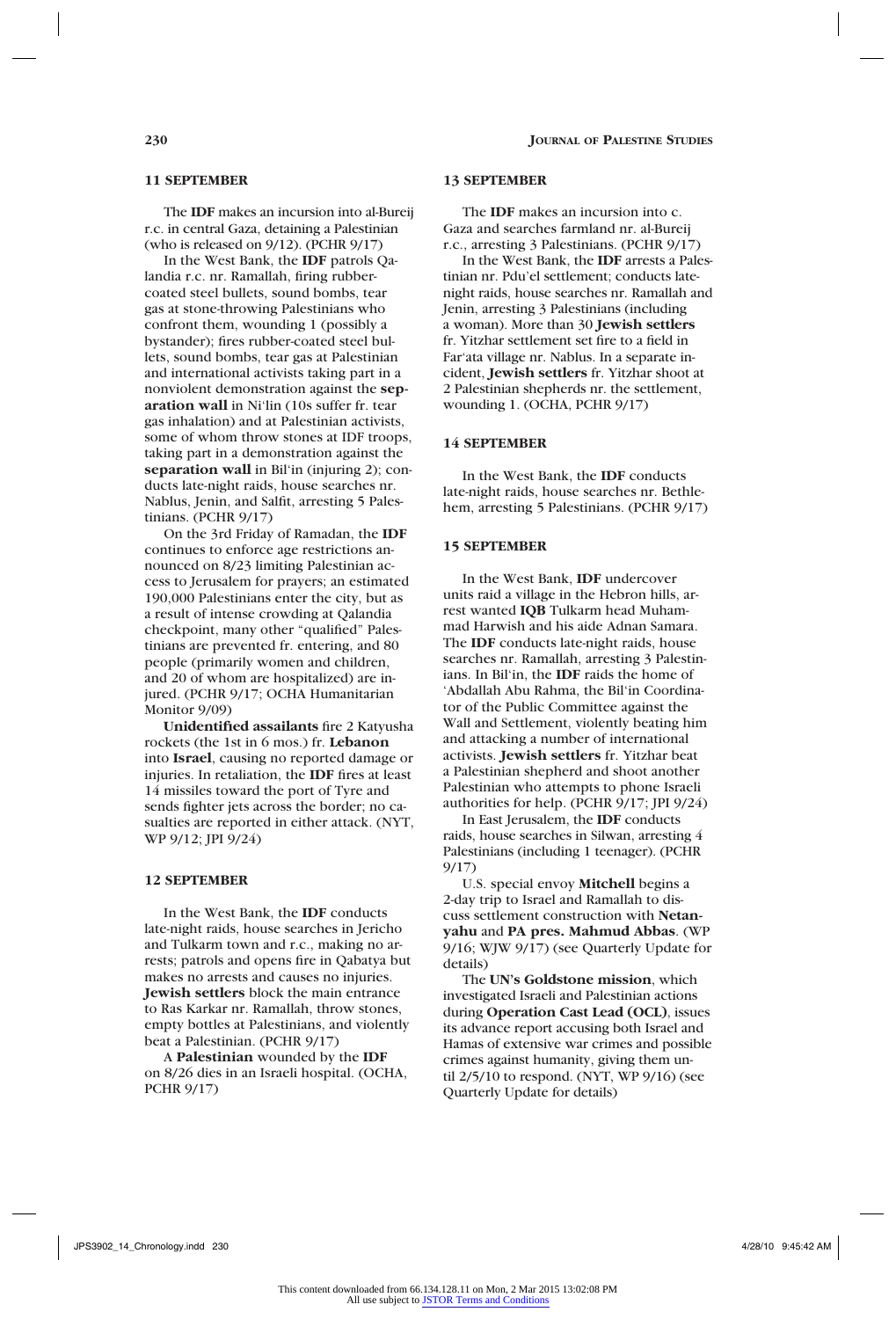### **16 SEPTEMBER**

In the West Bank, the **IDF** patrols and opens fire on residential areas of Qabatya, causing no injuries and making no arrests. (PCHR 10/1)

## **17 SEPTEMBER**

In the West Bank, the **IDF** conducts late-night raids, house searches nr. Nablus, arresting 2 Palestinians. (PCHR 10/1)

#### **18 SEPTEMBER**

**Israel** seals the West Bank for the Jewish New Year. Inside the West Bank, the **IDF** arrests 3 Palestinians armed with knives attempting to enter Gush Etzion settlement nr. Bethlehem; violently beats 1 Palestinian teenager nr. the al-Ibrahimi Mosque/Tomb of the Patriarchs; fires rubbercoated steel bullets, sound bombs, tear gas at Palestinian and international activists taking part in a nonviolent demonstration against the **separation wall** in Ni'lin (10s are injured) and at Palestinian activists, some of whom throw stones at IDF troops, demonstrating against the **separation wall** in Bil'in (10s suffer fr. tear gas inhalation). (PCHR 10/1; OCHA 10/2)

## **19 SEPTEMBER**

No Israeli-Palestinian violence was reported in the West Bank or Gaza. (PCHR 10/1; OCHA 10/2)

## **20 SEPTEMBER**

In Gaza, the bodies of **2 Palestinians**, an **IQB** mbr. and a mbr. of the **Popular Front for the Liberation of Palestine**'s (PFLP) armed wing, are found nr. the Gaza border nr. Jabaliya, possibly the victims of an IDF flechette shell; the IDF does not comment. The **IDF** carries out air strikes on smuggling tunnels on the Rafah border, causing no reported injuries. (PCHR 10/1; OCHA 10/2)

In the West Bank, a fire in a field nr. the unauthorized settlement outpost of Gil'ad Farm nr. Nablus destroys Palestinian olive trees, 2 settler homes, utility lines and injures 6 settlers. Palestinians claim the fire was started by settlers, while settlers accuse the Palestinians; the IDF arrests 4 Palestinian farmers. **IDF** troops violently beat a Palestinian at Jibara checkpoint nr. Tulkarm; carry out late-night raids, house searches nr. Bethlehem and Ramallah, arresting 4 Palestinians and summoning 3 more for interrogation; patrol and open fire in Jenin town and r.c., causing no injuries and making no arrests. (JPI, PCHR 10/1; OCHA 10/2)

### **21 SEPTEMBER**

For unknown reasons, **IDF** troops on the n. Gaza border nr. Qarni crossing fire live ammunition and a sonic bomb at a nearby Palestinian property, causing no casualties. (PCHR 10/1)

In the West Bank, the **IDF** fatally shoots a **Palestinian** leaving a gas station nr. Bethlehem, claiming he ignored orders to halt (witnesses dispute this); conducts latenight raids, house searches in and around Hebron and in 'Aqabat Jabir r.c. nr. Jericho, arresting 2 Palestinians and summoning 4 for questioning. **Jewish settlers** fr. Ramat Yishai throw stones, bottles at Palestinian homes in Hebron, effectively trapping residents in their homes for several hrs.; the **IDF** observes but does not intervene. (OCHA Humanitarian Monitor 9/09; PCHR 10/1; OCHA 10/2)

## **22 SEPTEMBER**

The **IDF** makes a brief incursion into Gaza n. of Bayt Hanun to level land along the border fence. (PCHR 10/1)

In the West Bank, the **IDF** conducts late-night raids, house searches nr. Qalqilya and Jenin and in Hebron, arresting 15 Palestinians (including 4 teenagers). **Jewish settlers** fr. Ma'on settlement nr. Hebron destroy a Palestinian agricultural facility marked for destruction by the IDF; the **IDF** observes but does not intervene. (PCHR 10/1; OCHA 10/2)

On the sidelines of the convening of the UN General Assembly (UNGA) in New York, **U.S. pres. Barack Obama** moderates a meeting between **Netanyahu** and **Abbas**, encouraging them to resume peace negotiations promptly. (WP 9/23; WJW 9/24; JPI 10/1) (see Quarterly Update for details)

### **23 SEPTEMBER**

**Israeli naval vessels** detain for 12 hrs. 5 fishermen off the n. Gaza shore and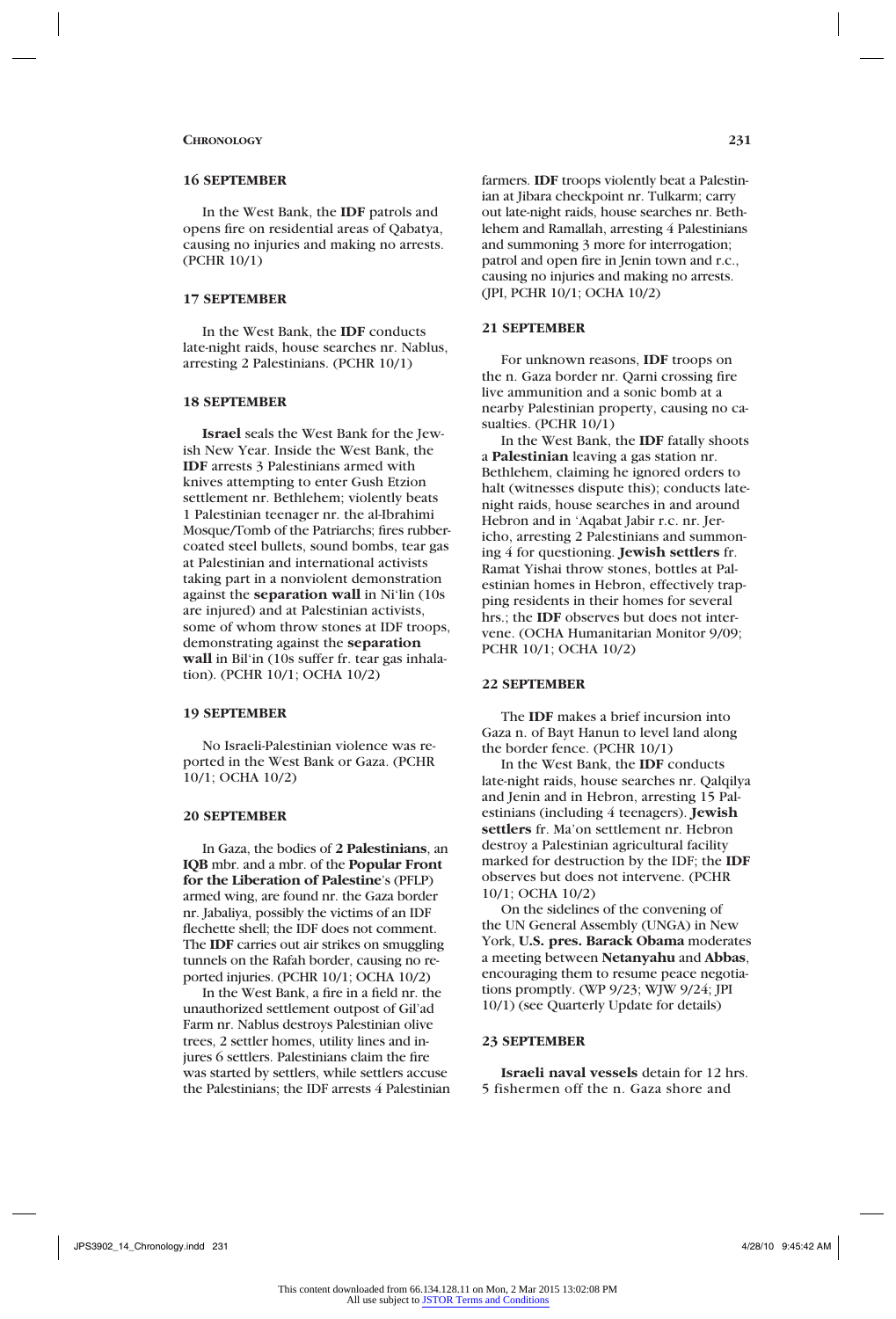confiscate their boat. The **IDF** also makes a brief incursion into n. Gaza to level land along the border fence n. of Bayt Hanun. (PCHR 10/1)

In the West Bank, the **IDF** reopens 3 gates in the **separation wall** in the Jerusalem governorate that were closed on 8/26; local Palestinian farmers who rely on the gates for access to their land located between the separation wall and the Green Line report that their grape crops have been damaged because of the prolonged closure. The **IDF** also conducts late-night raids, house searches nr. Hebron, Salfit, and Tulkarm and in and around Nablus, arresting 11 Palestinians. (OCHA Humanitarian Monitor 9/09; PCHR 10/1)

## **24 SEPTEMBER**

In the West Bank, the **IDF** conducts late-night raids, house searches in Jenin town and r.c. and nr. Jericho, making no arrests; patrols and opens fire on residential areas of al-Bireh, making no arrests and causing no injuries. Some **120 Jewish settlers** escorted by **IDF** troops storm the al-Ibrahimi Mosque/Tomb of the Patriarchs and occupy it for more than 90 mins. (PCHR 10/1; OCHA 10/2)

## **25 SEPTEMBER**

The **IDF** makes an air strike on Gaza City's al-Tuffah neighborhood, **killing 3 Islamic Jihad mbrs.**, possibly injuring 1 Islamic Jihad mbr. and 3 bystanders. (NYT, WP 9/26; OCHA Humanitarian Monitor 9/09; PCHR 10/1; OCHA 10/2)

In the West Bank, the **IDF** fires rubbercoated steel bullets, sound bombs, tear gas at Palestinian and international activists taking part in a nonviolent demonstration against the **separation wall** in Ni'lin (injuring 6 Palestinians, including 1 teenager) and at Palestinian activists, some of whom throw stones at IDF troops, taking part in a demonstration against the **separation wall** in Bil'in (injuring 1 Palestinian, arresting 1 Palestinian and 2 Israelis); fires sound bombs and violently beats Palestinian and international activists taking part in a nonviolent demonstration against the **separation wall** in al-Ma'sara (2 are badly injured); fires rubber-coated steel bullets, tear gas, sound bombs at Palestinians and international activists protesting in Burin nr. Nablus against

the confiscation of land to be razed and annexed by Yitzhar settlement. The **IDF** also arrests 2 Palestinians teenagers nr. Qalqilya for stone-throwing. (PCHR 10/1)

## **26 SEPTEMBER**

For unknown reasons, **IDF** troops on the Gaza border fire on Palestinian property nr. Jabaliya, causing no injuries. **Israeli naval vessels** positioned off the n. Gaza shore fire on a group of Palestinian fishing boats, forcing them back to shore but causing no injuries. (PCHR 10/1)

### **27 SEPTEMBER**

In Gaza, the **IDF** makes an air strike on an open area nr. Bayt Hanun, causing no casualties. (PCHR 10/1)

**Israel** imposes a general closure on the West Bank for the 2-day Yom Kippur holiday. The **IDF** conducts late-night raids, house searches nr. Tulkarm, arresting 1 Palestinian. **Jewish settlers** fr. Kiryat Arba nr. Hebron attack Palestinians exiting the nearby al-Ras Mosque and throw stones, empty bottles at Palestinian vehicles; no serious injuries are reported. (PCHR 10/1)

Outraged by rumors that right-wing Jews plan to invade the al-Aqsa Mosque compound to mark Yom Kippur, Palestinians throw stones at **French tourists** visiting the mosque, mistaking them for Jewish activists. **Israeli police** disperse the crowd of approximately 150 Palestinians with stun grenades, leading to a number of disturbances throughout East Jerusalem. **Palestinians** also throw rocks, Molotov cocktails, and garbage at Israeli border police. As many as 38 Palestinians and 18 mbrs. of Israeli security forces are injured, and 11 Palestinians are arrested. (NYT 9/28; OCHA Humanitarian Monitor 9/09; WJW 10/1; OCHA 10/2; JPI, OCHA 10/8)

## **28 SEPTEMBER**

**IDF** troops on the Gaza border direct artillery fire at al-Musaddar village, hitting 1 Palestinian home and injuring 2 teenagers, then make a brief incursion into the area. (PCHR 10/1)

In the West Bank, **Jewish settlers** fr. Yitzhar uproot numerous Palestinian olive trees. (PCHR 10/1)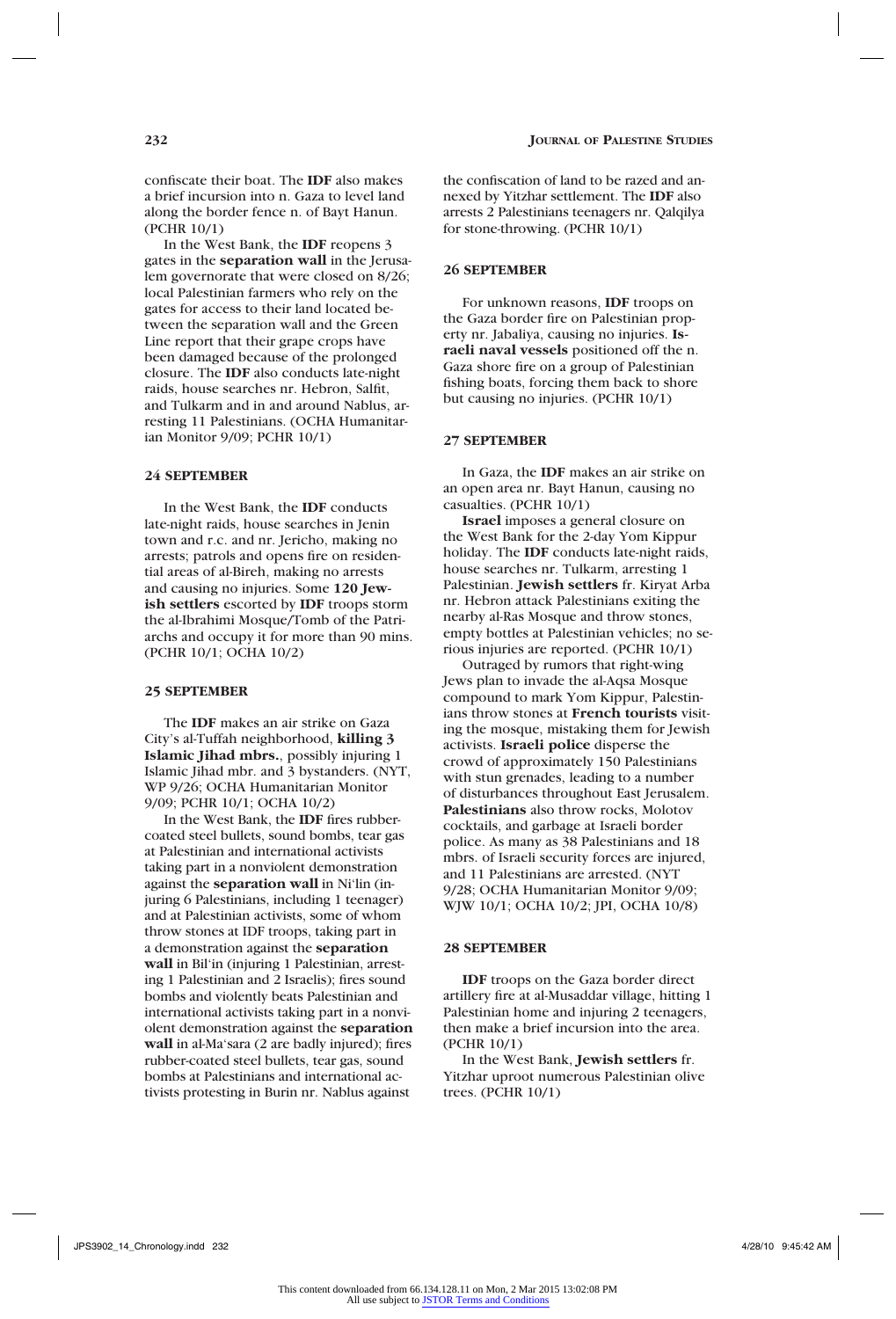In East Jerusalem, disturbances between **Jews and Muslims** continue for a 2d day; at least 2 Jewish homes in Silwan are struck by Molotov cocktails, and Jews stone Arab cars driving on Hebron Street but apparently cause no injuries. (WJW 10/1)

## **29 SEPTEMBER**

The **IDF** makes air strikes on smuggling tunnels along the Rafah border, killing **2 Palestinians** and trapping at least 11 others (who are freed and hospitalized). **IDF** tanks on the s. Gaza border nr. the Dahaniyya airport site fire on and injure a **Popular Resistance Comm.** mbr. monitoring IDF movements along the border. Meanwhile, Israeli DM **Barak** authorizes the export of palm fronds fr. Gaza for use in Jewish Sukkoth celebrations because Egyptian suppliers are overcharging (JP 9/30; PCHR 10/1; OCHA 10/2; JPI, OCHA 10/8)

In the West Bank, the **IDF** conducts late-night raids, house searches nr. Ramallah, Qalqilya, Jenin, and in Tulkarm, arresting 8 Palestinians (including 1 teenager) and summoning 1 mbr. of the Bil'in Public Committee Against the Wall and Settlement for interrogation; issues demolition orders for 6 Palestinian homes in Azun that allegedly provided cover for stone-throwing Palestinian youths. **Unidentified Palestinians** shoot at a Jewish settler vehicle outside Kida settlement n. of Jerusalem, wounding the driver, who is airlifted to a hospital in Jerusalem; stone Israeli vehicles traveling nr. Bethlehem, damaging at least 1 car. (PCHR 10/1; JPI 10/8)

In Jerusalem's Old City, **Israeli security forces** arrest at least 50 Palestinians in search and arrest operations targeting those who participated in riots on 9/27. (OCHA 10/2)

### **30 SEPTEMBER**

**Israel** and **Hamas** announce a deal (to be implemented 10/2) in which Israel would free 20 female Palestinian prisoners (4 fr. Hamas, 5 fr. Fatah, 3 fr. Islamic Jihad, 1 fr. the PFLP, and 7 not affiliated with any group) convicted of minor offenses in exchange for definitive proof that **captured IDF soldier Cpl. Gilad Shalit** is still alive. (NYT, WP 10/1)

In the West Bank, an **IDF** jeep hits and kills 1 **Palestinian teenager** on the grounds of a school nr. Jenin in disputed circumstances (the IDF says it was an accident, whereas Palestinian eye-witnesses say the jeep was chasing the youth); angry Palestinians throw stones, clash with IDF troops, who respond with tear gas, causing minor injuries. The **IDF** also conducts latenight raids, house searches in and around Qalqilya, and nr. Jenin, Hebron, and Jericho, arresting 12 Palestinians (including 1 teenager) and summoning 6 others for questioning. (OCHA 9/09; PCHR 10/1; OCHA 10/2; OCHA 10/8; PCHR 10/8)

## **1 OCTOBER**

In Gaza, **3 unidentified Palestinians** are injured when explosives they are handling detonate accidentally. Later, **2 Palestinian children** are injured when they accidentally trigger **UXO**. (OCHA 10/8)

In the West Bank, the **IDF** raids houses in al-Shuyukh nr. Hebron, arresting 3 Palestinians (2 of whom are quickly released); patrols in Izbat al-Tabib nr. Qalqilya, detaining and violently beating 3 Palestinians; conducts late-night raids, house searches nr. Hebron, Nablus, Jenin, and in 'Ayn al-Sultan r.c., arresting 10 Palestinians (including 1 teenager); imposes a half-day curfew in Wadi al-Shajana nr. Hebron. (PCHR 10/8)

## **2 OCTOBER**

As agreed on 9/30, **Israel** releases **19 Palestinian female prisoners** in exchange for a 2-min. video fr. Hamas proving that captured IDF soldier Cpl. **Shalit** is still alive. A 20th prisoner is expected to be released on 10/3. After **Palestinians** fire 3 **rockets** fr. Gaza into Israel (causing no damage or injuries), the **IDF** carries out air strikes on smuggling tunnels along the Rafah border and on a marble factory and an iron warehouse in Gaza City suspected of being used to manufacture weapons. An Israeli drone also fires a missile nr. Bayt Lahiya. No casualties are reported in any of the air strikes. (NYT 10/3; PCHR 10/8; JR 10/26)

In the West Bank, the **IDF** fires rubbercoated steel bullets, sound bombs, tear gas at Palestinian and international activists taking part in a nonviolent demonstration against the **separation wall** in Ni'lin (10s suffer fr. tear gas) and at Palestinian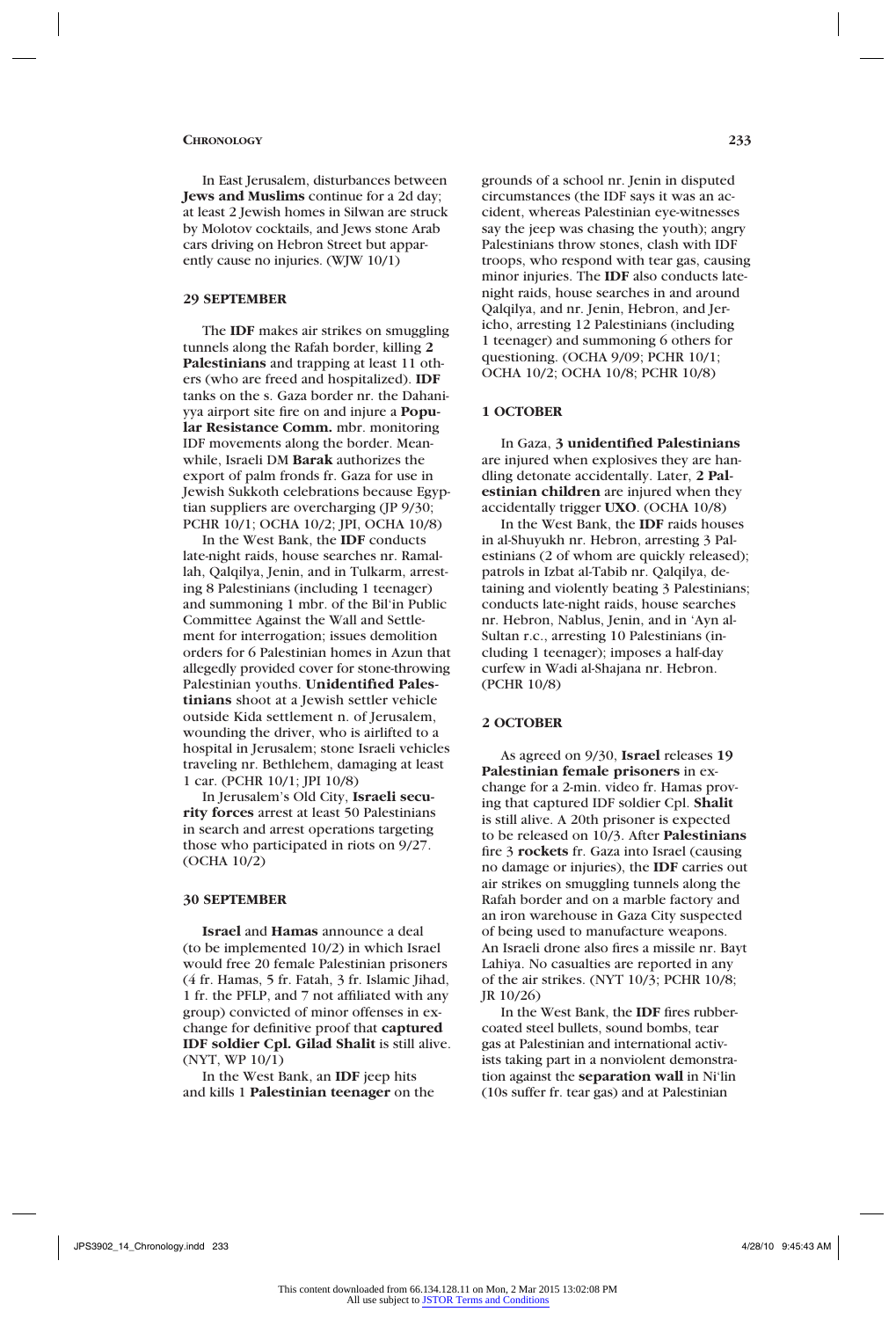activists, some of whom throw stones at IDF troops, taking part in a demonstration against the **separation wall** in Bil'in (injuring 2 international activists); conducts latenight raids, house searches nr. Tulkarm, arresting 1 Palestinian. (PCHR 10/8)

**Israeli security forces** prevent thousands of Palestinians fr. entering East Jerusalem for Friday prayers at the al-Aqsa Mosque. The overcrowded conditions at Qalandia checkpoint cause at least 35 Palestinians to faint. Additional checkpoints are also erected in the Old City. (PCHR 10/8)

**Hamas mbr. Yusuf Abu Zuhri**, the brother and bodyguard of Hamas spokesperson Sami Abu Zuhri, dies in Egyptian custody. **Hamas** accuses Egyptian authorities of torturing him. Abu Zuhri was detained in al-Arish in 4/09 on charges of entering Egypt illegally through a smuggling tunnel on the Rafah border. (Agence France-Presse 10/13; JPI 10/22)

At **Abbas**'s request, the **UN Human Rights Council (HRC)** defers until 3/10 a vote to endorse the UN's **Goldstone report** (see 9/15). The move is supported by **Israel** and the **U.S.** but is immediately denounced by Palestinians. (WP 10/2; WP 10/3; JR 10/26) (see Quarterly Update for details)

## **3 OCTOBER**

In the West Bank, the **IDF** bars Palestinian farmers fr. reaching their land in Bayt Umar nr. Hebron; conducts late-night raids, house searches nr. Hebron, arresting 7 Palestinians (including 4 teenagers). (PCHR 10/8)

#### **4 OCTOBER**

**IDF** troops on the n. Gaza border nr. Bayt Lahiya shoot and seriously wound 1 Palestinian teenager who says that he was throwing stones at a dog on the beach when he was shot. (OCHA, PCHR 10/8)

In the West Bank, the **IDF** arrests 5 Palestinian workers by the **separation wall** nr. Azun Atma nr. Qalqilya; conducts latenight raids, house searches in and around Qalqilya, arresting 3 Palestinians. (PCHR 10/8)

**Major clashes erupt in Jerusalem** sparked by rumors that Israeli authorities plan to allow Jewish settlers to enter the al-Aqsa Mosque compound to mark the

Sukkoth holiday. In reaction, Muslim leaders call on Palestinians to rally to defend the mosque, prompting Jewish religious leaders to call followers to defend the Temple Mount. As some 200 Palestinians inside the mosque compound and some 150 Palestinians on the periphery hold off 100s of Jewish settlers fr. reaching the compound, Israeli security forces attempt to seal off the holy site and Jerusalem's Old City to disperse the protesters and prevent violence fr. spreading. Minor incidents are reported in Ras al-Amud and al-Tur neighborhoods. Some Palestinians throw stones at security forces, who respond with stun grenades and a water cannon. Israeli security forces also arrest 10 Palestinians and violently beat 10s of others who attempt to force their way through IDF checkpoints around the Old City to reach the mosque. Among those arrested are 2 public figures—**Shaykh Kamal al-Khatib** and **Palestinian Legislative Council (PLC) mbr. Hatim 'Abd al-Qadir** (both quickly released on bail and forbidden fr. entering the Old City for 15 days). (WT 10/6; PCHR, WJW 10/8; OCHA Humanitarian Monitor 10/09)

### **5 OCTOBER**

In response to escalating tensions in East Jerusalem, **1,000s of Palestinians** attend a rally in Gaza organized by **Hamas** calling for another intifada. (WT 10/6)

In the West Bank, the **IDF** arrests a Palestinian by the **separation wall** nr. Azun Atma; conducts late-night raids, house searches in and around Nablus and nr. Jenin, arresting 2 Palestinians. (PCHR 10/8)

**Israeli-Palestinian tensions in Jerusalem** remain high following the 10/4 clashes. Although Israel deploys 1,000s of additional police in and around the Old City and IDF helicopters and drones monitor fr. above, some significant clashes are reported in and around the city. At a checkpoint at the entrance of Shu'fat r.c., Israeli security forces arrest a Palestinian who stabbed an Israeli soldier in the neck; IDF troops then enter Shu'fat r.c., fire sound bombs and tear gas, and arrest 8 more Palestinians (all under the age of 18, 2 under the age of 13). At Qalandia checkpoint, Israeli security forces fire rubbercoated steel bullets, tear gas, sound bombs at 10s of Palestinian protesters. In Ras al-Amud neighborhood, Israeli security forces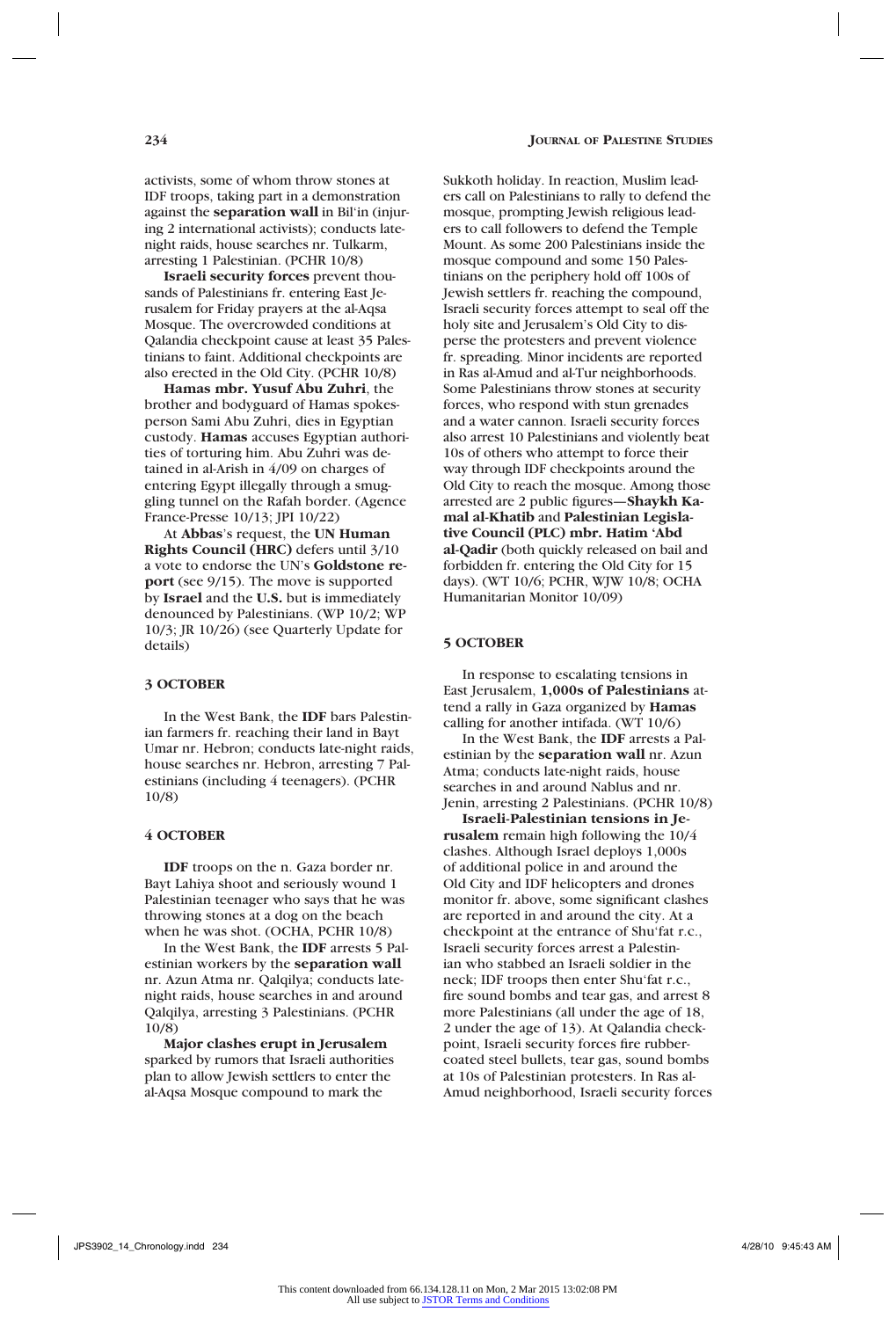arrest 13 Palestinians for stone-throwing. Israeli authorities also seal off 2 Arab neighborhoods adjacent to the Old City and bar men under the age of 50 fr. entering al-Aqsa Mosque. At least 7 Palestinians are wounded in clashes during the day. Israel releases 2 Palestinians detained at crossings into Jerusalem on 10/4 but bars them fr. entering Jerusalem for 90 days. (WT 10/6, PCHR 10/8)

A complaint filed by Israeli human rights organization **Yesh Din** results in the arrest of an **IDF soldier** on charges of beating the Bil'in Coordinator of the Public Committee against the Wall and Settlement during a late-night raid on 9/15. (OCHA Humanitarian Monitor 10/09)

## **6 OCTOBER**

The **IDF** makes a brief incursion into c. Gaza to level land in the al-Shuja'iyya neighborhood of Gaza City; IDF tanks fire 7 shells nr. a secondary school in the area, causing damage to the school but no injuries. (OCHA, PCHR 10/8)

In the West Bank, the **IDF** conducts late-night raids, house searches nr. Hebron, arresting 2 Palestinians (including 1 teenager). Also nr. Hebron, 2 **Jewish settlers** beat a Palestinian child after stones were thrown at their vehicle. (PCHR 10/8)

Following clashes in Jerusalem on 10/4 and 10/5, **Israeli security forces** patrol the city in numbers. In the Wadi al-Juz neighborhood of East Jerusalem, Israeli security forces raid a sit-in tent set up 2 yrs. ago by the Islamic Movement and arrest **Islamic Movement head Shaykh Raed Salah** on charges of inciting violence. An Israeli court ruling authorizes Salah to be released but bars him fr. Jerusalem's Old City for 1 mo. Israeli police break up Palestinian protests against the court decision, arresting 2 Palestinians. (WT 10/7; PCHR 10/8)

#### **7 OCTOBER**

In the West Bank, the **IDF** conducts late-night raids, house searches in and around Jenin town and r.c., arresting 2 Palestinians. (PCHR 10/8)

**Israeli police** arrest **American-born Jewish settler Yaakov Teitel** on charges of murdering Palestinians, bombing a leftist Israeli professor's home, and maiming a 15-yr.-old boy belonging to a community of Jews for Jesus. (NYT, WT 11/2; OCHA, WJW 11/5; OCHA 11/09)

Facing tremendous domestic criticism, **Abbas** reverses his position on deferring discussion of the **Goldstone report** at the HRC. (NYT, HA 10/7) (see Quarterly Update)

## **8 OCTOBER**

In the West Bank, the **IDF** patrols in Ramallah and al-Bireh for several hrs. beginning at midday but makes no arrests. Palestinian sources report that in the previous wk., **Jewish settlers** fr. Nahan'il settlement nr. Ramallah uprooted at least 50 olive trees belonging to a Palestinian family. (PCHR 10/8; PCHR 10/15)

### **9 OCTOBER**

The **IDF** fires rubber-coated steel bullets, sound bombs, tear gas at Palestinian and international activists taking part in a nonviolent demonstration against the **separation wall** in Ni'lin (10s suffer fr. tear gas inhalation) and at Palestinian activists, some of whom throw stones at IDF troops, demonstrating against the **separation wall** in Bil'in (10s suffer fr. tear gas inhalation). (PCHR 10/15)

Following a week of tensions, **Israel**  declares a state of high alert in East Jerusalem, deploys additional security forces, and sets up additional checkpoints across the city. In the only serious incident reported, **IDF** troops fire rubber-coated steel bullets, sound bombs, tear gas at Palestinian protesters in Ras al-Amud, slightly injuring at least 10; 3 others are arrested and beaten by undercover security forces in front of TV cameras. (PCHR 10/15; PCHR 10/22)

U.S. special envoy **Mitchell** begins 2 days of mtgs. with **Netanyahu** in Jerusalem and **Abbas** in Ramallah. (WP 10/10, 10/12) (see Quarterly Update for details)

## **10 OCTOBER**

The **IDF** conducts arrest raids, house searches nr. Hebron, Ramallah. (OCHA, PCHR 10/15)

### **11 OCTOBER**

In the West Bank, **IDF** troops arrest 3 Palestinians teenagers at Hawara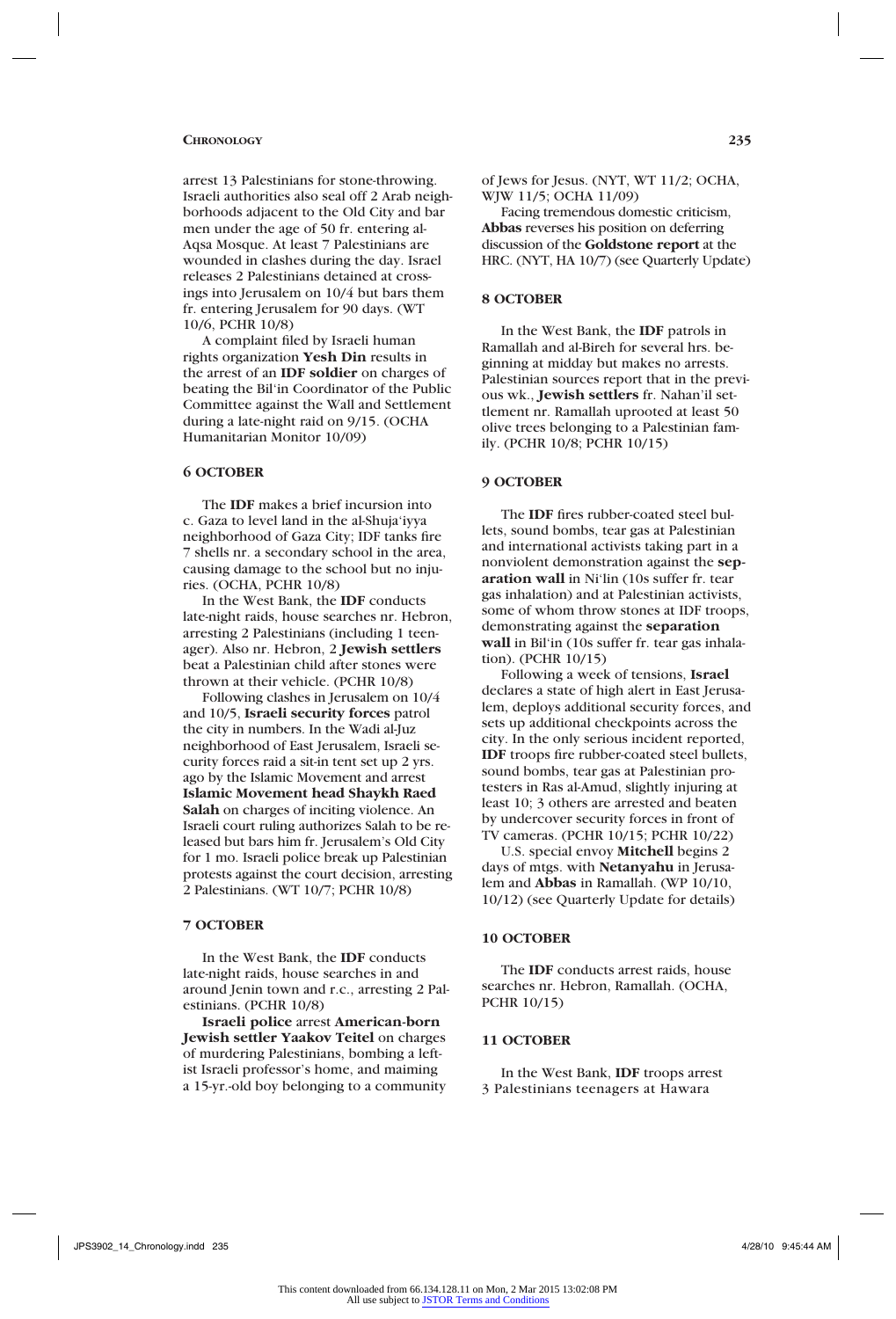checkpoint nr. Nablus, claiming they are in possession of a knife and metal tools; raid a fuel station in Hebron and check the Palestinian workers' ID cards, arresting 1. The **IDF** also raids and searches a number of houses nr. Hebron, arresting 1 Palestinian; conducts late-night raids, house searches nr. Ramallah, arresting 1 Palestinian; enters the Zif area of Hebron, where troops open fire and conduct raids, house-searches, transform the roofs of a number of houses into military outposts. As the Palestinian olive harvest officially begins, the **IDF** bars Jewish settler access and deploys additional border police to certain areas of the West Bank to prevent clashes. A **17 yr.-old Palestinian** shot in the head by IDF troops in Bayt Umar nr. Hebron on 3/4 dies fr. his wounds. (OCHA, PCHR 10/15; OCHA Humanitarian Monitor 10/09)

## **12 OCTOBER**

In the West Bank, **IDF** troops stationed atop Hebron homes occupied on 10/11 fire rubber-coated steel bullets, tear gas at 10s of stone-throwing Palestinian youths who confront them, injuring 1 Palestinian teenager. The **IDF** also ambushes several Palestinian vehicles attempting to evade IDF checkpoints to transport workers to jobs in Israel, burning and destroying 3 of them; conducts late-night raids, house searches nr. Nablus, Hebron, Jericho, and Jenin, arresting 10 Palestinians. **Jewish settlers** fr. the unauthorized settlement outpost of Mitzpe Ami nr. Qalqilya set fire to a Palestinian olive tree field and block firemen fr. reaching the area, destroying as many as 250 trees; **Israeli police** arrest 13 settlers who refuse to leave the area. **Jewish settlers** fr. Kiryat Arba stone Palestinians harvesting olives nr. Hebron and steal harvested olives; the **IDF** observes but does not intervene. (OCHA, PCHR 10/15; OCHA Humanitarian Monitor 10/09)

In East Jerusalem, the **IDF** bulldozes a **Palestinian home** in Bayt Hanina neighborhood, displacing 5 Palestinians. (OCHA, PCHR 10/15; PCHR 10/22).

A mysterious explosion in Tayr Filsi village in **s. Lebanon** injures or kills at least 1 person. **Israel** cites the explosion as proof that **Hizballah** is stockpiling weapons in violation of UN Res. 1701 that ended the 2006 Lebanon war. (NYT 10/13)

### **13 OCTOBER**

**Unidentified Palestinians** fire 1 **rocket** fr. Gaza into Israel, causing no damage or injuries. **Israel** responds with 2 air strikes on smuggling tunnels along the Rafah border, lightly injuring at least 4 Palestinians. (Xinhua-New China News Agency 10/14; PCHR 10/15; OCHA 10/22)

In the West Bank, the **IDF** conducts late-night raids, house searches nr. Hebron and East Jerusalem, arresting 4 Palestinians. (PCHR 10/15)

## **14 OCTOBER**

In the West Bank, the **IDF** conducts late-night raids, house searches nr. Ramallah and Hebron, arresting 11 Palestinians (including 3 teenagers and 1 journalist). A **Jewish settler** fr. Eli nr. Nablus harasses Palestinian farmers working in their olive fields and is detained by the IDF. (PCHR 10/15; PCHR 10/22).

### **15 OCTOBER**

In the West Bank, the **IDF** announces a high security alert and closes the Hawara checkpoint controlling access into Nablus for several hrs.; conducts late-night raids, house searches nr. Ramallah, arresting 1 Palestinian. (OCHA, PCHR 10/22)

## **16 OCTOBER**

In the West Bank, the **IDF** fires rubber-coated steel bullets, sound bombs, tear gas at Palestinian and international activists taking part in a nonviolent demonstration against the **separation wall** in Ni'lin (10s suffer fr. tear gas inhalation) and at Palestinian activists, some of whom throw stones at IDF troops, taking part in a demonstration against the **separation wall** in Bil'in (injuring 2 Palestinians, 1 French activist, and 1 Canadian journalist); fires sound bombs, tear gas at Palestinian and international activists taking part in a demonstration against the **separation wall** in al-Ma'sara, violently beating a number of them (injuring 3 Palestinians); conducts late-night raids, house searches nr. Jenin and Bethlehem, summoning 1 Palestinian for questioning. (PCHR 10/22)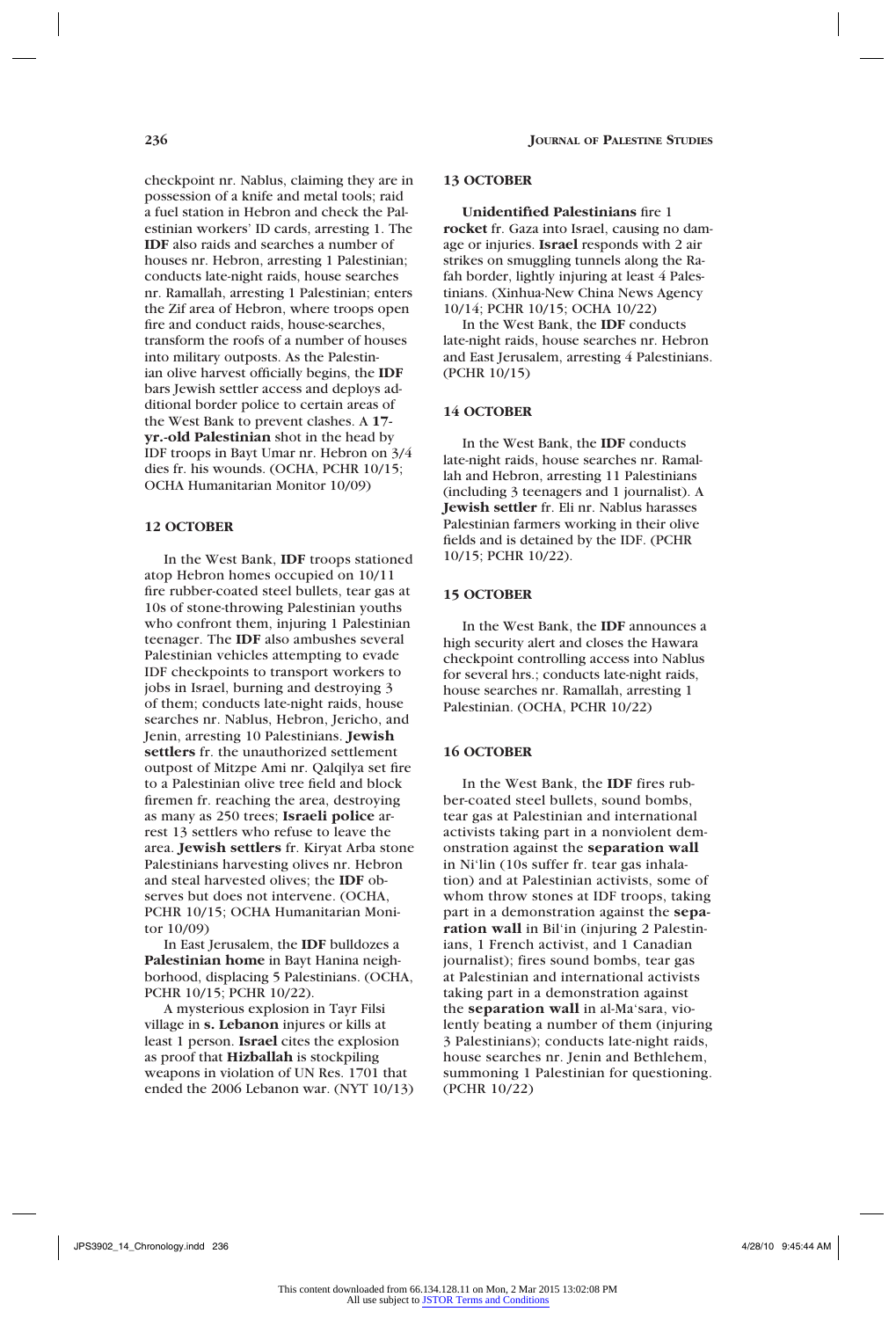The **HRC** votes (25 to 6, with the U.S. voting against) to endorse the **Goldstone report** and refer it to the UNGA. (NYT, WP 10/17; WJW 10/22; OCHA Humanitarian Monitor 10/09) (See Quarterly Update for details)

## **17 OCTOBER**

In the West Bank, the **IDF** conducts late-night raids, house searches in and around Bethlehem, arresting 2 Palestinians. (PCHR 10/22)

In East Jerusalem, the **IDF** serves eviction orders to 3 extended Palestinian families (58 individuals, including at least 16 children) living in 12 houses (in which they have lived since 1956) after an **Israeli court** rules in favor of Jewish groups claiming ownership of the properties; the court orders the Palestinian families to pay back rent to the Jewish groups and cover costs of demolishing the structures, apparently to make way for a new development. (PCHR 10/22)

## **18 OCTOBER**

In the West Bank, the **IDF** conducts late-night raids, house searches nr. Tulkarm, arresting 4 Palestinians. (PCHR 10/22)

In East Jerusalem, **Israeli municipal officials** distribute demolition orders to the owners of at least 67 Palestinian homes in Silwan. (PCHR 10/22) (for background on Israeli development plans for Silwan, see Quarterly Update in *JPS* 152)

#### **19 OCTOBER**

In the West Bank, the **IDF** conducts late-night raids, house searches nr. Tulkarm and in nearby Nur Shams r.c., arresting 6 Palestinians. (PCHR 10/22)

## **20 OCTOBER**

In the West Bank, the **IDF** imposes a curfew on Jayyus nr. Qalqilya in retaliation for stone-throwing at IDF military vehicles. (PCHR 10/22)

In East Jerusalem, **Jewish settlers** violently beat mbrs. of the al-Ghawi family (primarily women and children) who have been living in a tent in Shaykh Jarrah neighborhood since they were evicted fr. their home on 8/2, injuring 11 and damaging their belongings; **Israeli police** arrest at least 4 Palestinians who attempt to intervene, as well as 4 settlers. (OCHA, PCHR 10/22; OCHA Humanitarian Monitor 10/09)

## **21 OCTOBER**

After **unidentified Palestinians** fire 1 **rocket** fr. Gaza into Israel (causing no damage or injuries), the **IDF** carries out air strikes on smuggling tunnels along the Rafah border and on a warehouse in Gaza City; no casualties are reported. (OCHA, PCHR 10/29)

In the West Bank, the **IDF** conducts late-night raids, house searches in and around Nablus and nearby 'Askar r.c., in and around Tubas, nr. Jenin and Ramallah, arresting 8 Palestinians (including 4 teenagers). (PCHR 10/29)

#### **22 OCTOBER**

In the West Bank, the **IDF** prevents Palestinian farmers and international activists fr. reaching agricultural lands nr. Bayt Umar n. of Hebron to cultivate olives, beating 1 Spanish and 1 Israeli activist, and forcing the farmers to leave the area. The **IDF** also conducts late-night raids, house searches in and around Jenin town and r.c., in 'Aqabat Jabir r.c., nr Tulkarm and Jericho, arresting 4 Palestinians and summoning a number of others for questioning (violently beating the father of 1 suspect when he takes too long to open the door). Palestinian sources report that in the previous wk., at least 50 **Jewish settlers** fr. Ma'ale Levona attacked Palestinian farmers fr. Sinjil nr. Ramallah headed to their olive fields and were removed fr. the area by the IDF; **Jewish settlers** fr. the unauthorized settlement outpost of Adei Ad nr. Ramallah cut down 55 Palestinian olive trees in protest at the arrest of 2 other settlers for stealing Palestinian olives. (OCHA 10/22; PCHR 10/29; OCHA Humanitarian Monitor 10/09)

## **23 OCTOBER**

In the West Bank, the **IDF** forcefully disperses a peaceful sit-in by Palestinian and international activists protesting the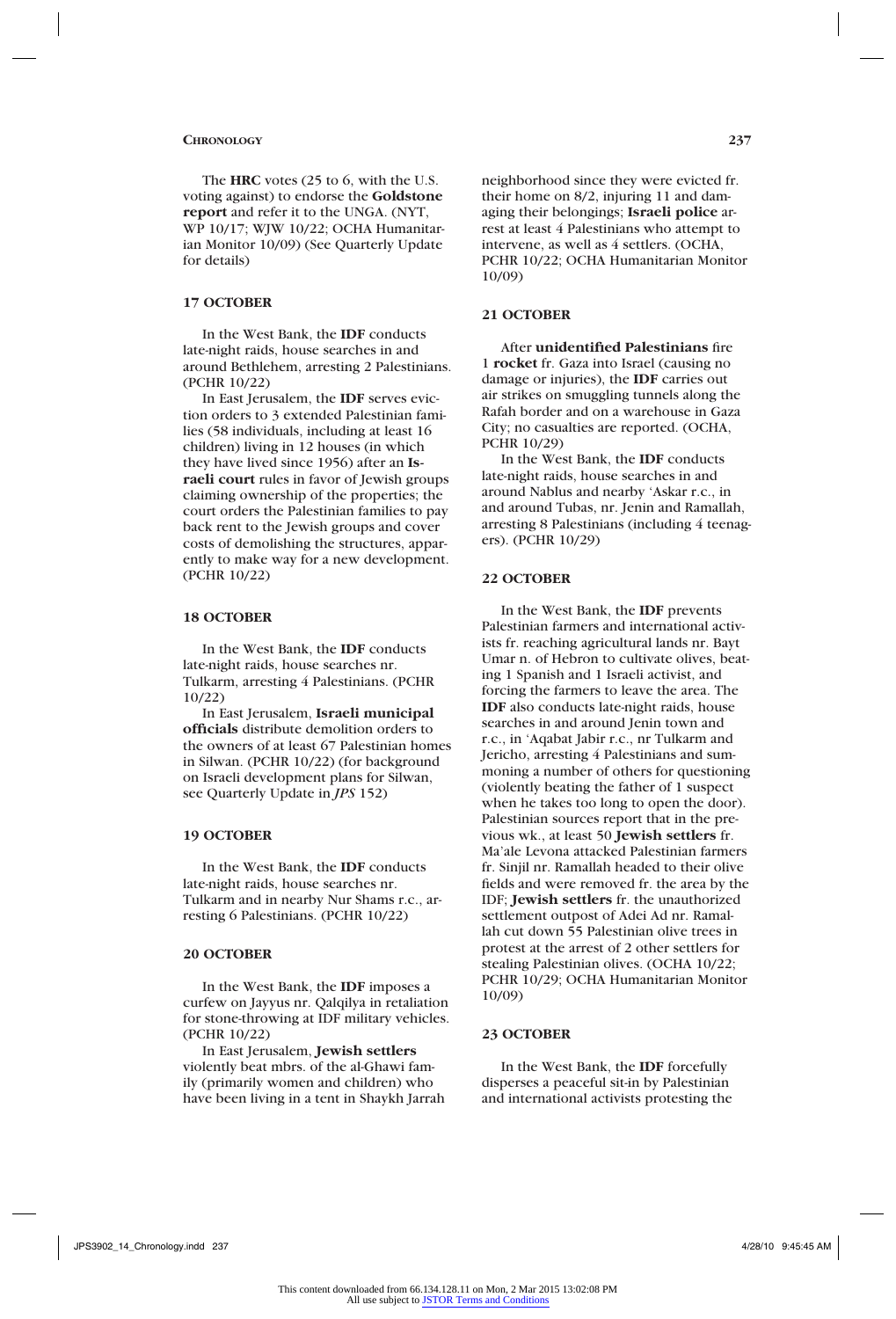expansion of Kiryat Arba settlement, detaining 12 international activists and 3 Palestinians and violently beating 2 Palestinians; fires rubber-coated steel bullets, sound bombs, tear gas at Palestinian and international activists taking part in a nonviolent demonstration against the **separation wall** in Ni'lin (injuring 7, including 2 teenagers) and at Palestinian activists, some of whom throw stones at IDF troops, demonstrating against the **separation wall** in Bil'in (10s suffer fr. tear gas inhalation). (PCHR 10/29)

## **24 OCTOBER**

Late in the evening, **Israeli security forces** deploy heavily in Jerusalem's Old City and close al-Jab'a checkpoint into Jerusalem. (PCHR 10/29)

**Abbas** issues a decree calling for PA presidential and parliamentary elections to be held in the West Bank, Gaza, and East Jerusalem on 1/24/10. (NYT, WP 10/24; NYT 10/27) (see Quarterly Update for details)

#### **25 OCTOBER**

In the West Bank, the **IDF** raids a house in Bayt Fajjar nr. Bethlehem and another in Jericho, arresting 2 Palestinians (including 1 teenager). (PCHR 10/29)

New **Israeli-Palestinian clashes**  erupt in East Jerusalem after Israel's Islamic Movement and extremist Jewish groups call on their followers to rally in defense of the al-Aqsa Mosque and Temple Mount respectively. Israeli security forces deploy across the city to contain and prevent clashes, entering the al-Aqsa Mosque compound twice during the day with the stated aim of removing Palestinian demonstrators hiding among the approximately 200 worshippers at the site (temporarily locking worshippers inside the Dome of the Rock and the Southern Mosque), beating many Palestinians, firing tear gas and sound bombs, and arresting 10s of Palestinians (including **PLC mbr.** 'Abd al-Qadir, who is ordered on 10/26 to stay out of Jerusalem for 21 days; see 10/4); as many as 25 Palestinians (including around 4 children, 7 women) and 5 journalists are injured. In a possibly related incident, Israeli security forces at Qalandia checkpoint arrest a Palestinian woman for allegedly

attempting to stab an Israeli soldier; the IDF later raids her family's house in Saffa nr. Ramallah. (NYT, WP, WT 10/26; OCHA, PCHR, WJW 10/29; PCHR 11/5)

An **Israeli military court** sentences **2 IDF soldiers** to 20 days in a military prison, expels them fr. their unit, and prohibits them fr. serving as combat soldiers for having demonstrated in support of West Bank settlements during their swearing-in ceremony. (WJW 10/29)

## **26 OCTOBER**

The **IDF** makes a brief incursion into Gaza to level agricultural land nr. Qarni crossing. (PCHR 10/29)

In the West Bank, the **IDF** conducts evening and late-night raids, house searches in al-'Arub r.c. nr. Hebron, in Umm Salamuna nr. Bethlehem, and nr. Qalqilya and Jerusalem, arresting 10 Palestinians (including at least 4 teenagers) and summoning 1 for questioning. (PCHR 10/29)

**Israeli authorities** make a predawn raid on a Palestinian **home** in Sur Bahir neighborhood on the outskirts of East Jerusalem, evicting the family and demolishing the house (located in a designated green area) without giving them time to take any belongings. (PCHR 10/29)

## **27 OCTOBER**

In the West Bank, the **IDF** conducts late-night raids, house searches in Nablus, nearby 'Ayn Bayt al-Ma' r.c., and Tulkarm, arresting 12 Palestinians (including 2 teenagers). **Jewish settlers** fr. Shvut Rachel nr. Nablus stone and violently beat Palestinians harvesting olives nearby, injuring 5 of them; **IDF** troops escorting the settlers arrest 1 Palestinian for refusing orders to leave the area. (OCHA, PCHR 10/29)

In East Jerusalem, **Israeli security forces** evict families fr. 3 Palestinian **homes**, demolishing 1 of the homes completely, destroying part of the 2d (ordering the family to complete the demolition within 2 days), and completing the destruction (begun earlier) of a 3d. (Reports differ as to the exact locations of the properties: Palestinian sources place 2 homes in Jabal Mukabir and 1 in Shu'fat, UN reports indicate 1 each in 'Anata, Jabal Mukabir, and Sur Bahir). (OCHA, PCHR 10/29)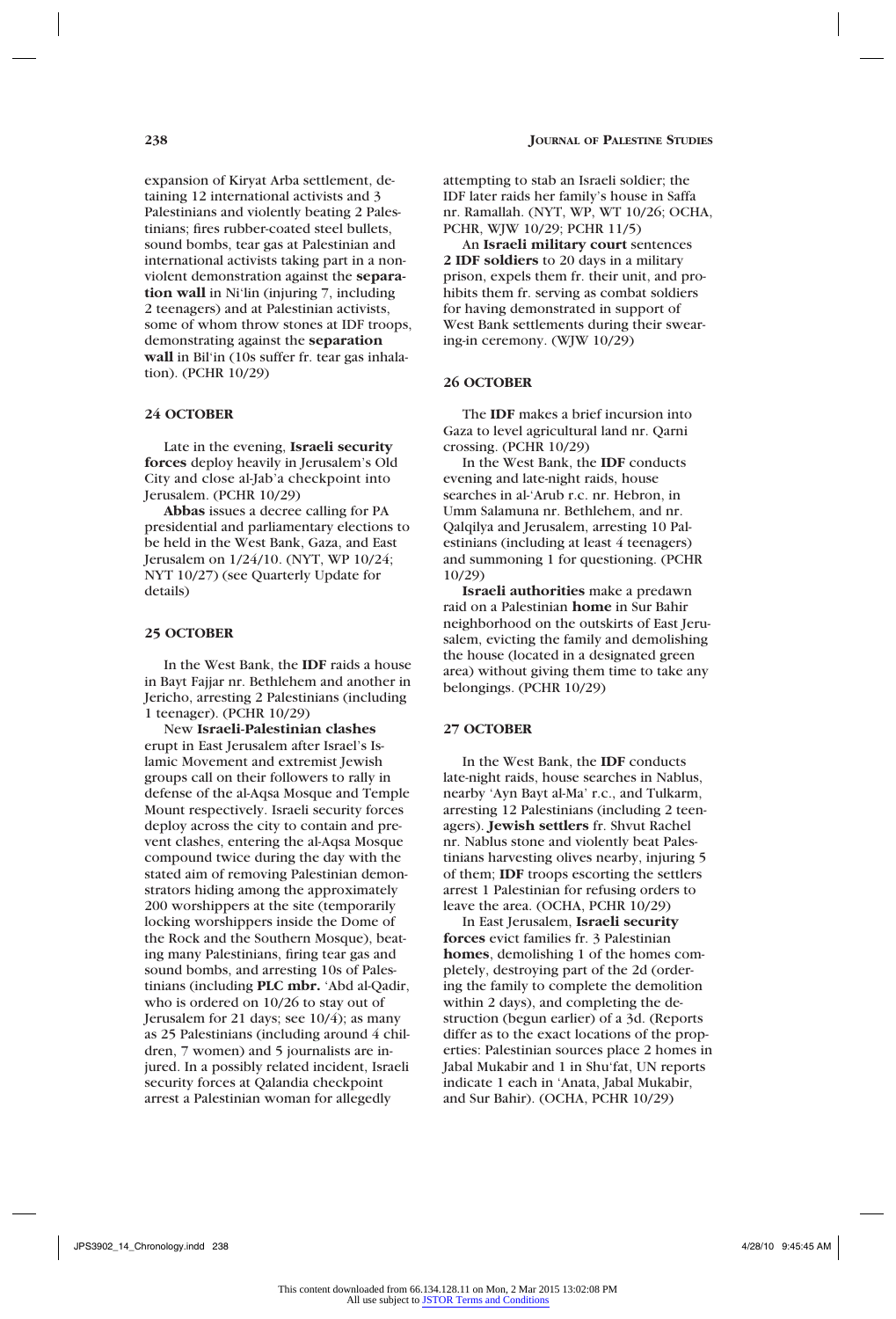**Unidentified assailants** fire a Katyusha rocket fr. Hula village in **s. Lebanon** into n. Israel nr. Kiryat Shimona. The **IDF** responds by firing several artillery rounds into Lebanon. No casualties are reported in either incident. (NYT, WT 10/28; JPI 11/5; JR 11/23)

### **28 OCTOBER**

In the West Bank, the **IDF** prevents Palestinian farmers fr. Bayt Umar nr. Hebron fr. reaching their agricultural lands located nr. Karme Tzur settlement; conducts late night raids, house searches nr. Hebron, Bethlehem, and Jenin, arresting 1 Palestinian and summoning 5 others for interrogation. (PCHR 10/29, 11/5)

In Shaykh Jarrah in East Jerusalem, **Israeli police** dismantle a tent and confiscate the possessions of mbrs. of a family evicted fr. their home on 8/2. (OCHA 10/29)

## **29 OCTOBER**

In the West Bank, the **IDF** bulldozes agricultural land and irrigation infrastructure in the fertile al-Buqa'a area nr. Hebron, firing sound bombs and tear gas and beating Palestinian farmers who try to block them, injuring 12 Palestinians (including 2 cameramen and 8 women). The **IDF** also delivers demolition notices to 4 Palestinian **homes** in Khirbat al-Hajri nr. Hebron. (PCHR 11/5)

### **30 OCTOBER**

In the West Bank, the **IDF** fires rubbercoated steel bullets, sound bombs, tear gas at Palestinian and international activists taking part in a nonviolent demonstration against the **separation wall** in Ni'lin (10s suffer fr. tear gas inhalation) and at Palestinian activists, some of whom throw stones at IDF troops, taking part in a demonstration against the **separation wall** in Bil'in (10s suffer fr. tear gas inhalation); closes the entrance to al-Ma'sara and fires sound bombs, tear gas at Palestinian and international activists taking part in a demonstration against the **separation wall** there, beating a number of them (injuring 4 Palestinians, including 1 teenager); patrols Saffa village nr. Ramallah, firing rubber-coated steel bullets, tear gas,

sound bombs at stone-throwing Palestinian youths who confront them (10s suffer fr. tear gas inhalation) and arresting 1 Palestinian. **IDF** troops also detain a Palestinian worker attempting to install power networks in al-Taqani nr. Hebron and confiscate his equipment. (Israeli efforts to prevent the construction and infrastructure projects in the village, which is close to Ma'on settlement, have been ongoing since 5/09.) (PCHR 11/5)

Armed **Jewish settlers** in the Bayt Safafa neighborhood of East Jerusalem attack a Palestinian family over a land ownership dispute, injuring 4 Palestinians. (OCHA Humanitarian Monitor 10/09; OCHA 11/5)

## **31 OCTOBER**

**IDF** troops on the n. Gaza border nr. Bayt Lahiya shoot and wound a mentally ill Palestinian nr. the border fence; the International Committee of the Red Cross and the Palestinian Liaison Office secure his release fr. Israeli custody. (PCHR 11/5)

In the West Bank, the **IDF** conducts late-night raids, house searches in and around Tulkarm town and r.c., but makes no arrests. Nr. Nablus, 8 **Jewish settlers** fr. Brakha raid Burin village, where they are confronted by 10s of stone-throwing Palestinians; IDF troops in the area (possibly escorting the settlers) fire rubbercoated steel bullets, tear gas at the Palestinians, injuring 1 and arresting 1 other. (PCHR 11/5)

**U.S. secretary of state Hillary Clinton** arrives in the Middle East and meets with **Netanyahu** and **Abbas**, hoping to help them reach an agreement on settlements that would allow resumption of peace talks. (NYT 10/31; NYT, WP 11/1; JR 11/23) (see Quarterly Update for details)

## **1 NOVEMBER**

**IDF** troops on the Gaza border nr. the Erez crossing fire on a group of Palestinians scavenging building materials fr. the rubble of commercial buildings in the Erez industrial zone previously bulldozed by the IDF; fire on a Palestinian farmer working on his land nr. the border, causing damage but no reported injuries. (PCHR 11/5)

In the West Bank, a Palestinian shepherd is severely beaten nr. Yitzhar settlement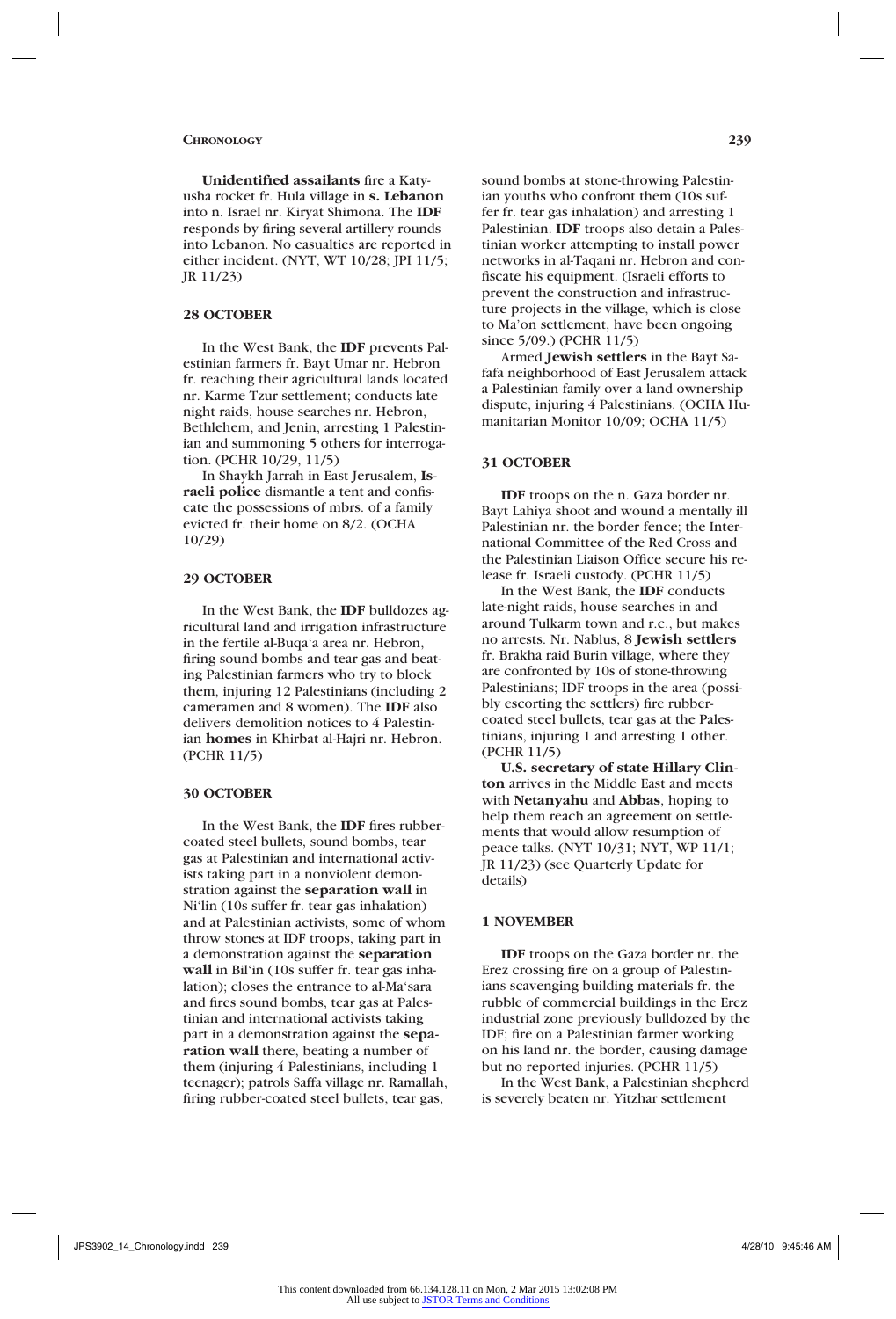either by **Jewish settlers** or **IDF troops** posted outside the settlement; other IDF troops arrive on the scene and take the shepherd into custody, later transferring him to a hospital in Israel. The **IDF** conducts late-night raids, house searches in Tubas, nr. Jenin and Qalqilya, arresting 4 Palestinians (including 1 teenager). (OCHA, PCHR 11/5)

In East Jerusalem, **Israeli forces** demolish a Palestinian **home** in the Jabal Mukabir neighborhood. (PCHR 11/5)

## **2 NOVEMBER**

In the West Bank, the **IDF** conducts late-night raids, house searches nr. Qalqilya, arresting 2 Palestinians. (PCHR 11/5)

In East Jerusalem, **Israeli authorities** evict and demolish a Palestinian **home** in Bayt Hanina, later admitting that the family never received a demolition order and therefore had not had the opportunity to appeal. In the al-Thawri neighborhood, IDF troops evict and demolish 2 Palestinian **homes**. In Shaykh Jarrah, **Jewish settlers,** accompanied by hired guards and displaying what appears to be a court order granting them ownership of a Palestinian house, evict an elderly resident and remove the belongings of other residents not present. Local Palestinians and Israeli peace activists confront the settlers; **Israeli police** intervene, arresting 1 Israeli activist. (OCHA, PCHR 11/5)

## **3 NOVEMBER**

An ailing **Palestinian** dies while waiting to exit Gaza to receive medical treatment in Egypt. (OCHA 11/09)

In the West Bank, **IDF** troops raid a café in Tubas and question a number of the customers; conduct late-night raids, house searches in and around Jenin and in Qalandia r.c. s. of Ramallah, arresting 2 Palestinians. **Israeli security forces** arrest **Jewish settler Yosef Spinoza** of Shvut Rachel settlement on charges of collaborating with Yaakov Teitel (arrested on 10/7). (PCHR 11/5; JPI 11/12)

Late at night, the **Israeli navy** intercepts a ship nr. Cyprus carrying 600 tons of weapons allegedly en route fr. **Iran** to **Hizballah**. Israel claims the containers of rockets, guns, and other ammunition, bearing Iranian insignia and carrying Iranian

export documentation, were loaded in **Egypt** and headed to **Syria** for land transport to **Lebanon**, but says that neither the ship's crew nor the Egyptians who loaded the cargo knew that the containers held arms. Iran and Syria officially deny the claims. (NYT, WP, WT 11/5; JPI, WJW 11/12)

### **4 NOVEMBER**

**Israeli naval vessels** fire on a Palestinian fishing boat off the Rafah coast, wounding 1 Palestinian. (PCHR 11/5; OCHA 11/12; OCHA Humanitarian Monitor 11/09)

In the West Bank, the **IDF** conducts late-night raids, house searches in and around Nablus, Jenin town and r.c., in al-Fara'a r.c., nr. Tubas, Qalqilya, and Hebron, arresting 5 Palestinians (including 1 teenager). (PCHR 11/12)

In East Jerusalem, **Israeli security forces** raid a Palestinian **home** in the African Colony Quarter nr. Jerusalem's Old City, arresting 1 Palestinian teenager for his alleged participation in the 10/25 al-Aqsa Mosque protests. (PCHR 11/12)

#### **5 NOVEMBER**

**Abbas** gives a 15-min. televised address in which he announces that he will not run for reelection in 1/10 because of the lack of progress in peace negotiations. (NYT, WP, WT 11/6) (see Quarterly Update)

In the West Bank, the **IDF** conducts late-night raids, house searches in Salfit and nr. Bethlehem, arresting 2 Palestinians. (PCHR 11/12)

The **UNGA** votes 114 to 18, with 44 abstentions, to endorse the **Goldstone report**. (NYT, WT 11/6; NYT 11/7)

#### **6 NOVEMBER**

In the West Bank, **Palestinian activists** in a number of locations along the separation wall protest in commemoration of the 20th anniversary of the fall of the Berlin Wall. In Ni'lin, Palestinian protesters also attempt to pull down sections of the **separation wall** but are dispersed by rubber-coated steel bullets, sound bombs, tear gas fired by IDF troops; 5 protesters are wounded, and 10s suffer fr. tear gas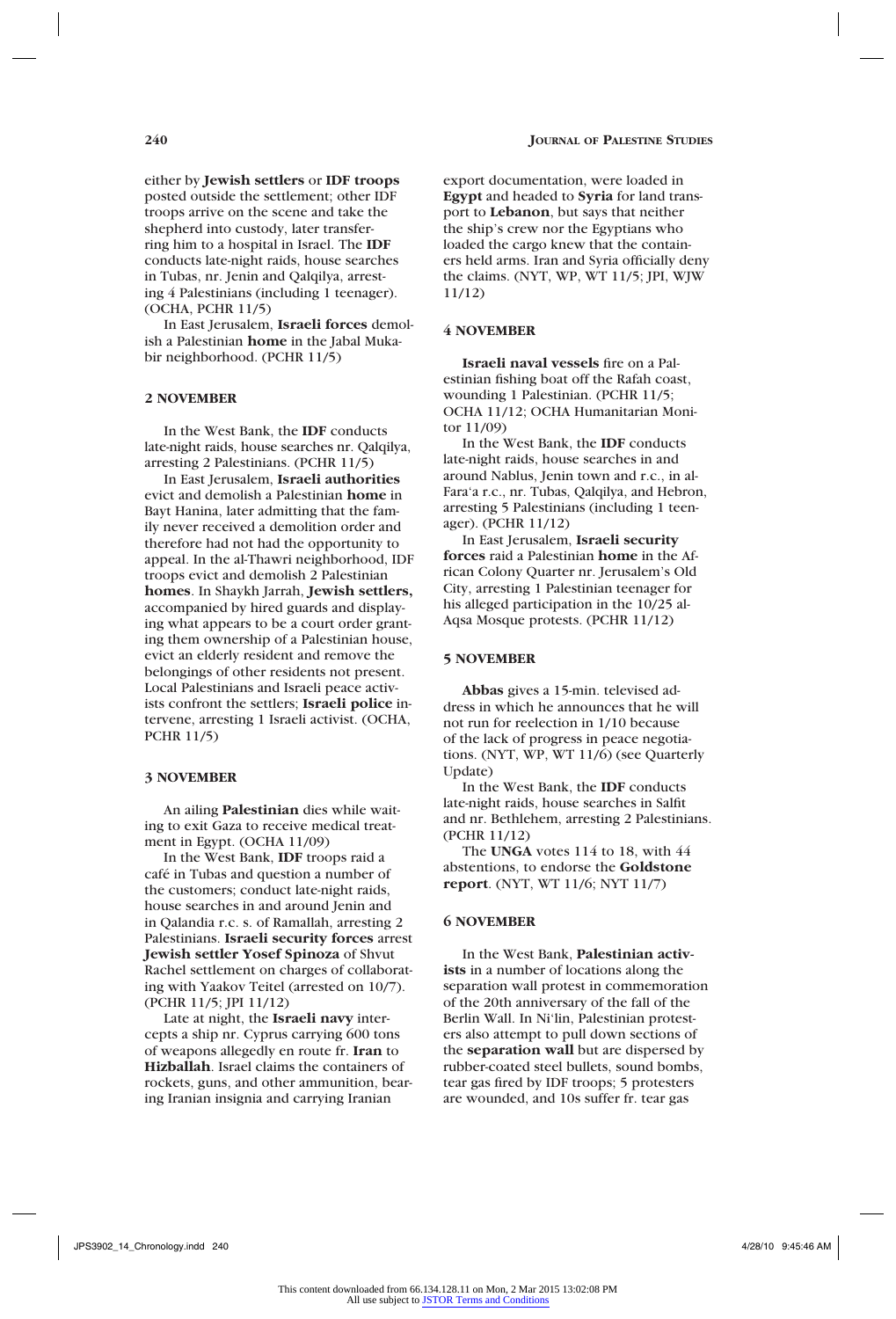inhalation. The **IDF** also closes the entrance to al-Ma'sara, fires rubber-coated steel bullets and sound bombs, violently beats a number of Palestinian and international activists taking part in a nonviolent demonstration against the **separation wall** there (injuring 2 Palestinians under the age of 13); fires rubber-coated steel bullets, sound bombs, tear gas at Palestinian activists, some of whom throw stones at IDF troops, taking part in a demonstration against the **separation wall** in Bil'in (10s suffer fr. tear gas inhalation). The **IDF** also conducts late-night raids, house searches nr. Bethlehem but makes no arrests. (MNA 11/9; OCHA, PCHR, WJW 11/12; OCHA 11/17)

## **7 NOVEMBER**

In the West Bank, the **IDF** conducts late-night raids, house searches in villages nr. Bethlehem and Jenin but makes no arrests. For unknown reasons, **IDF** troops at a checkpoint in Hebron fire at a Palestinian family in a car, seriously wounding the driver with shrapnel. **Jewish settlers** fr. Brakha attempt to raid Burin village but are repelled at the entrance by stone-throwing Palestinians; the **IDF** intervenes, firing bullets and tear gas, beating a number of Palestinians (including several journalists), and removing the settlers fr. the area. In Hebron, **Jewish settlers** fr. the unauthorized settlement outpost of Beit Hadasah, escorted by **IDF** troops, march toward Kiryat Arba settlement, stoning Palestinian homes along the way. (OCHA, PCHR 11/12)

#### **8 NOVEMBER**

In the West Bank, the **IDF** conducts late-night raids, house searches nr. Bethlehem and Nablus, in and around Jenin town and r.c., and in al-Fawar r.c. nr. Hebron, arresting 10 Palestinians (including 3 teenagers). (PCHR 11/12)

## **9 NOVEMBER**

To mark the Muslim holiday 'Id al-Adha, Israeli officials allow the import of 3,000 cattle to Gaza. (WJW 11/12; JPI 11/19)

In the West Bank, the **IDF** conducts late-night raids, house searches in and around Hebron, in Jericho and Tubas, and nr. Ramallah, arresting 11 Palestinians (including 1 teenager). (PCHR 11/12)

In East Jerusalem, **Israeli authorities** paste demolition orders on the walls of 15 Palestinian homes in the 'Ayn al-Luza, al-Bustan (in Silwan), and Yemen quarters of the Old City. Although residents of the houses are given 20 days to appeal the demolitions, the notices are back-dated 18 days. Elsewhere in Silwan, **Israeli forces** demolish 1 Palestinian **home** and deliver a demolition order to the Old Town Women Society, which provides aid to at least 70 Palestinian families. (OCHA, PCHR 11/12; PCHR 11/19)

## **10 NOVEMBER**

In the West Bank, the **IDF** opens the Jalama crossing connecting Israel's Gilboa region with Jenin in the West Bank to Palestinian vehicular traffic for the first time in 8 yrs. (the crossing remains closed to Israeli Jews); **Quartet envoy Tony Blair** attends the opening ceremony. The **IDF** also conducts late-night raids, house searches nr. Nablus and Jerusalem, arresting 11 Palestinians (including 5 teenagers). **Jewish settlers** fr. Kiryat Arba throw stones, empty bottles at Palestinians and their homes in the Wadi al-Nasara neighborhood of Hebron; the **IDF** observes but does not intervene. Also in Hebron, 3 **Jewish settlers** fr. the unauthorized settlement outpost of Ramat Yishai beat 2 Palestinian teenagers. (NYT 11/11; OCHA, PCHR 11/12; JPI 11/19)

## **11 NOVEMBER**

In the West Bank, the **IDF** patrols Kafr Haris village nr. Salfit and imposes a curfew, disrupting all daily activities in the village; conducts late-night raids, house searches in Qalandia r.c. s. of Ramallah, 'Aqabat r.c. s. of Jericho, Hebron, Qalqilya, and nr. Nablus, arresting 7 Palestinians (including 2 teenagers). (PCHR 11/12, 11/19)

## **12 NOVEMBER**

In the West Bank, the **IDF** demolishes 12 partially built Palestinian **homes** and 1 poultry farm in Rujib nr. Nablus; issues demolition orders for 17 other Palestinian civilian structures (including 9 homes housing 57 people, of whom 39 are